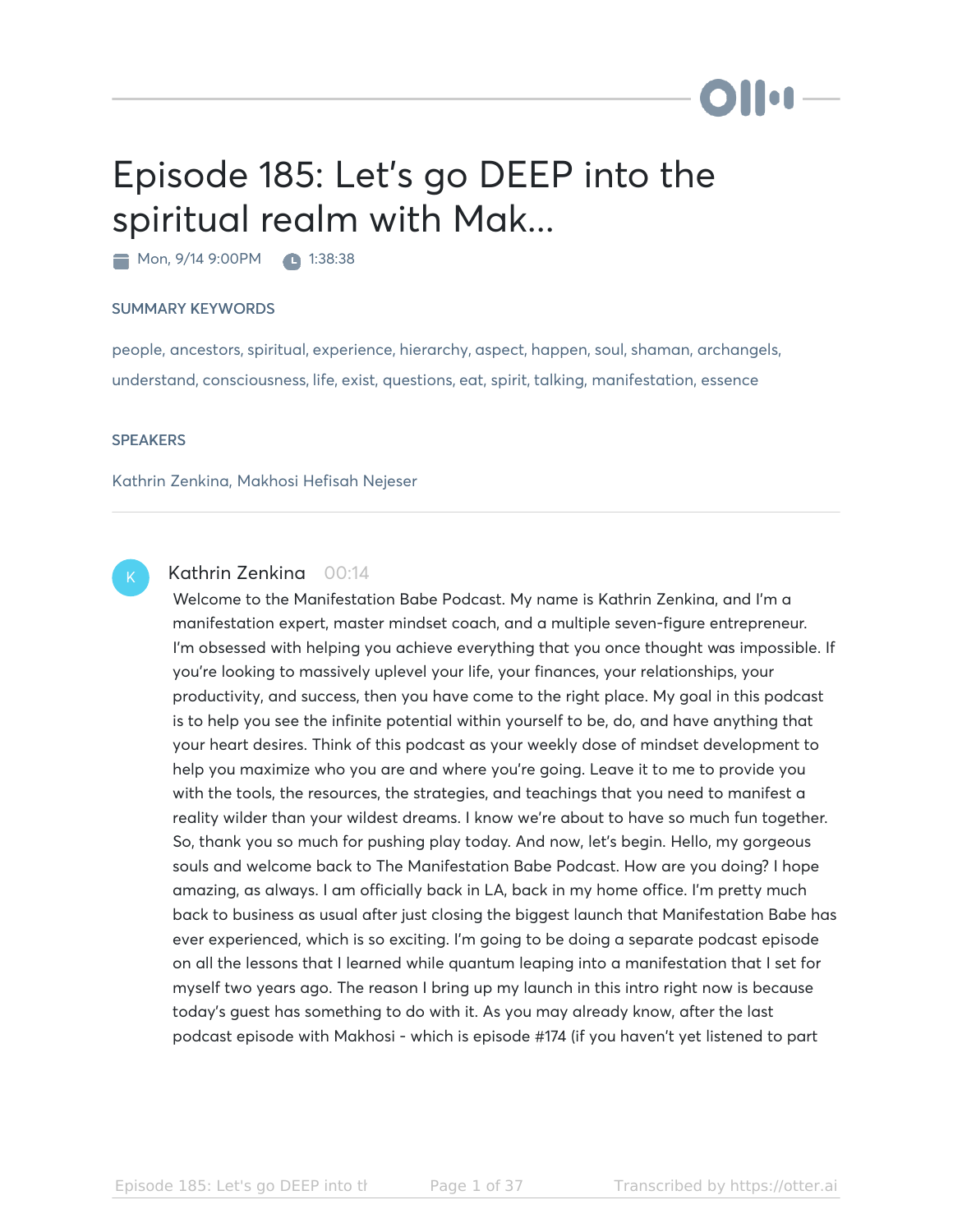one, I recommend you pause this right now, go back to part one, and then come back here). I hired her for an entire year for her 101 package of - I don't know what to call it. It's not necessarily coaching... is it shaman-ing? I don't know, but either way, so much spiritual growth has happened for me since then. I seriously feel like I have grown an entire lifetime in the span of just four weeks. I'm so excited to bring Makhosi back for even more questions. I've always wanted to ask the shaman about the spiritual world. In this episode, we get so deep and juicy. Oh my God. It is incredible. We talk quantum leaps, ancestors we go really deep on that topic - spiritual hierarchy, the path that all of us souls go through, why people leave the new age and go back to religion, her thoughts on things like veganism, and what we should eat to be our most aligned selves, whether or not aliens exist - yes, we go there - the point of the entire reincarnation cycle, and so much more. I only got through, believe it or not, half my questions that I planned for this episode. I know it's already such a long episode, but stick with us because I, myself, was completely mind blown and speechless during so many parts of it. I heard things I've never heard before coming out of Makhosi's mouth, and they all made sense to me. But I had to pause and be like, "Wait a second. What did you just say?" So, I'm sure you're going to have a lot of moments like that. It is incredible. I know this episode will seriously lead you to wake up to a better understanding of who you really are, who you came here to be, and more importantly, why you're here. I don't want to spoil any more of it, so without further ado, let's dive into this epic conversation. And she is back! Welcome back Makhosi for part two of your spiritual interrogation. I seriously have so many more questions. In fact, I got my entire audience involved this time. So, we have questions for days. I don't know how far we're going to get into this but if you guys haven't listened to the first part of Makhosi being on the podcast, it's titled "Everything You Ever Wanted to Ask a Shaman." I think that this is going to be a continuation because there's so much more we can get into. I've had the pleasure of working with Makhosi one-on-one for the last month, and it's been incredible. I've been able to ask her a lot of questions for myself, and I'm just like, "Damn." She really needs a book. She needs her own podcast. There's so much wisdom within her. I am just so honored and grateful to have you on. How are you doing today?

#### Makhosi Hefisah Nejeser 05:09

I'm fabulous, and I'm super excited for the range of questions that I know we are about to get into - probably things that I've never even thought about. So, let's do it.

#### Kathrin Zenkina 05:22

Let's do it! Well, before we get into it, I just want to speak on - because this relates to a couple of questions that people have asked - but really, in the last month it's been such a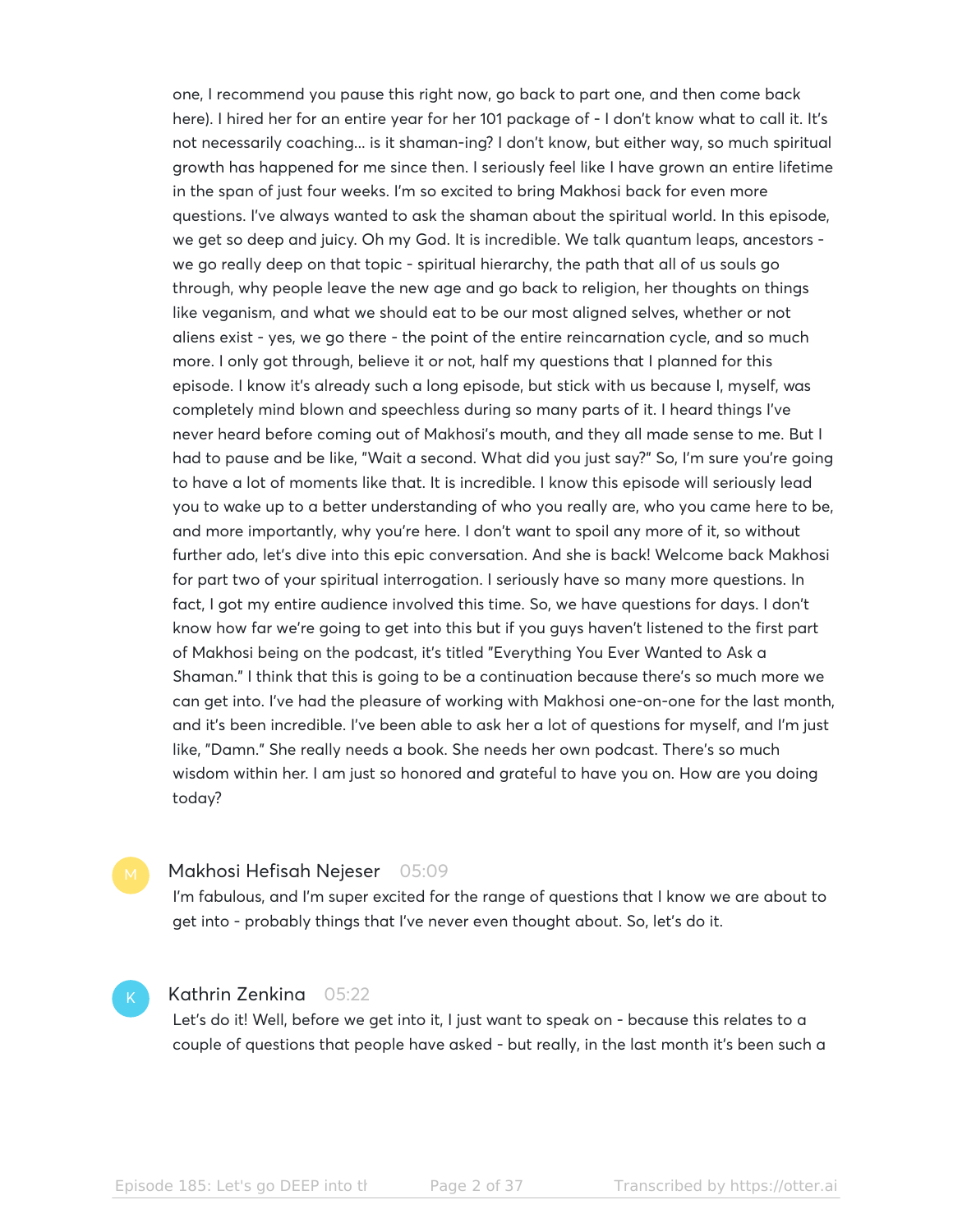blessing, so much fun, and such a wild roller coaster working with you. So much has shifted for me, and I'm already - even a month ago, I think it's been a month now - in a completely different place. I have made an update, which I'll do a whole separate podcast about this, probably recorded tomorrow, about how I quantum fucking leaped in my launch since starting to work with you. It's been two years since I set the intention of manifesting a seven-figure launch. I've always had, according to my belief, the right strategy. The strategy wasn't there. I knew it wasn't about the strategy. It was always about the energy. I was doing everything. I was doing the being. I was trying to do the being, and nothing was breaking through, I would constantly hit amazing numbers - I'm not going to complain - between \$500,000 to \$600,000 launches. It wouldn't matter how often I would launch; it wouldn't matter when I would launch it. Nothing would matter. It would always hit that ceiling. I can almost guarantee that if I just open and then close my cart, it's going to be \$500,000 to \$600,000. All of a sudden, in the last week, since we closed our cart to the last Rich Babe Academy, we have closed with \$1.85 million, which is a three freaking X. It was just such an incredible - I don't want to say culmination, because we've only fuckin' started - but it was such a great culmination of something that I've put out into the universe for two years, have been stuck at, plateaued at, and then finally received it. From your perspective - because I have all my theories - can you share what shifted within me in the last month that you can see? Based off of that, how can people also experience a quantum leap in their life, when they feel like they've plateaued, or they feel stuck, or they feel like nothing has really accelerated? What can they do/be as well?

K

#### Makhosi Hefisah Nejeser 05:49

Oh my gosh. So good. First, I have to say, congrats to you.

Kathrin Zenkina 07:52 Thank you.

#### Makhosi Hefisah Nejeser 07:53

It's absolutely incredible to go - I mean, you've already built an amazing business, but then to quantum leap. I knew that it was going to happen, but -

#### Kathrin Zenkina 08:05

She knew! She was like, "I always knew you're going to get at least \$1.5 million," but she didn't tell me that until I think it was mid-cart, when I already surpassed a million.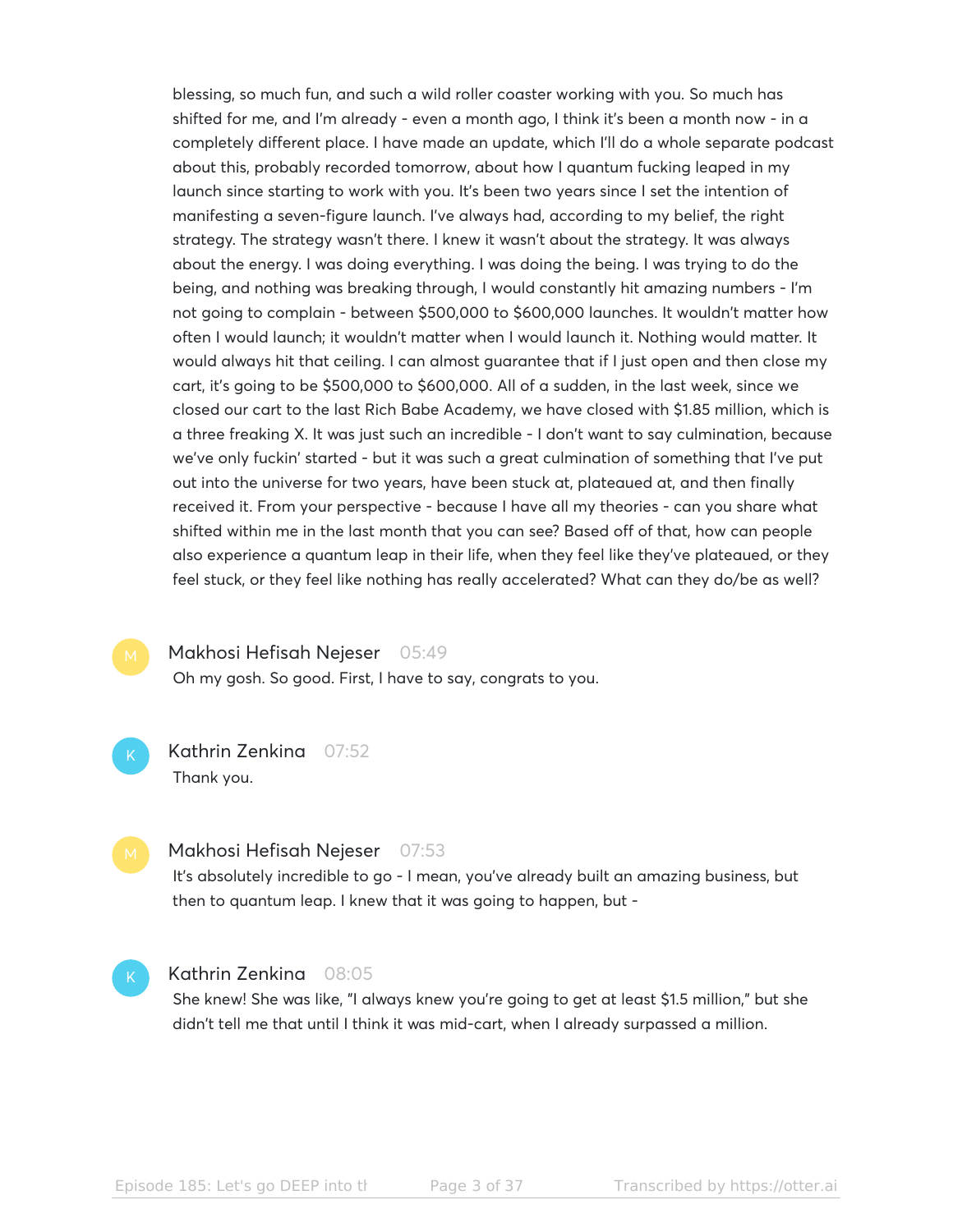#### Makhosi Hefisah Nejeser 08:16

Well, yeah, because if I would have told you, then it would have messed it up. So, this is one of the challenges with kind of seeing what's coming; is that we also have to learn restraint, patience, and not trying to be other people's savior. This is where the spiritual ego can really get in there and say, "I know this about you, and I see this in your future. Oh, aren't I so mystical, and cool?"



K

K

#### Kathrin Zenkina 08:46

Wait, if psychics tell you what's going to happen in the future, do they kind of ruin it energetically? They can.

Makhosi Hefisah Nejeser 08:51 They can.

Kathrin Zenkina 08:52 No way.

#### Makhosi Hefisah Nejeser 08:53

They could. Think about this, before we get into that. If I tell you, "You are going to 3X your launch," then you're like, "Oh, it's set in stone! I don't even have to think about who I am being, where I can shift, and what expansion is like for me because I've got this coming." Sometimes, it's not the same for every person. It really does depend on the type of person, the timing, the sequence of events, etc. Some people, if you tell them that at a certain time, then they may take a step that doesn't allow for that to unfold. Even a psychic, or even myself as I'm seeing what's coming, it's only just the most likely scenario. There are still scenarios - it's infinite possibilities. I'm just looking at what's most likely to happen. There's still the possibility that then you make a decision based off of what someone told you, that then makes you go and do this other thing that kind of hijacks the whole thing. So, there is a reason why whenever I work closely with someone, I try not to get too much into fortune telling.

Kathrin Zenkina 10:27 Yeah.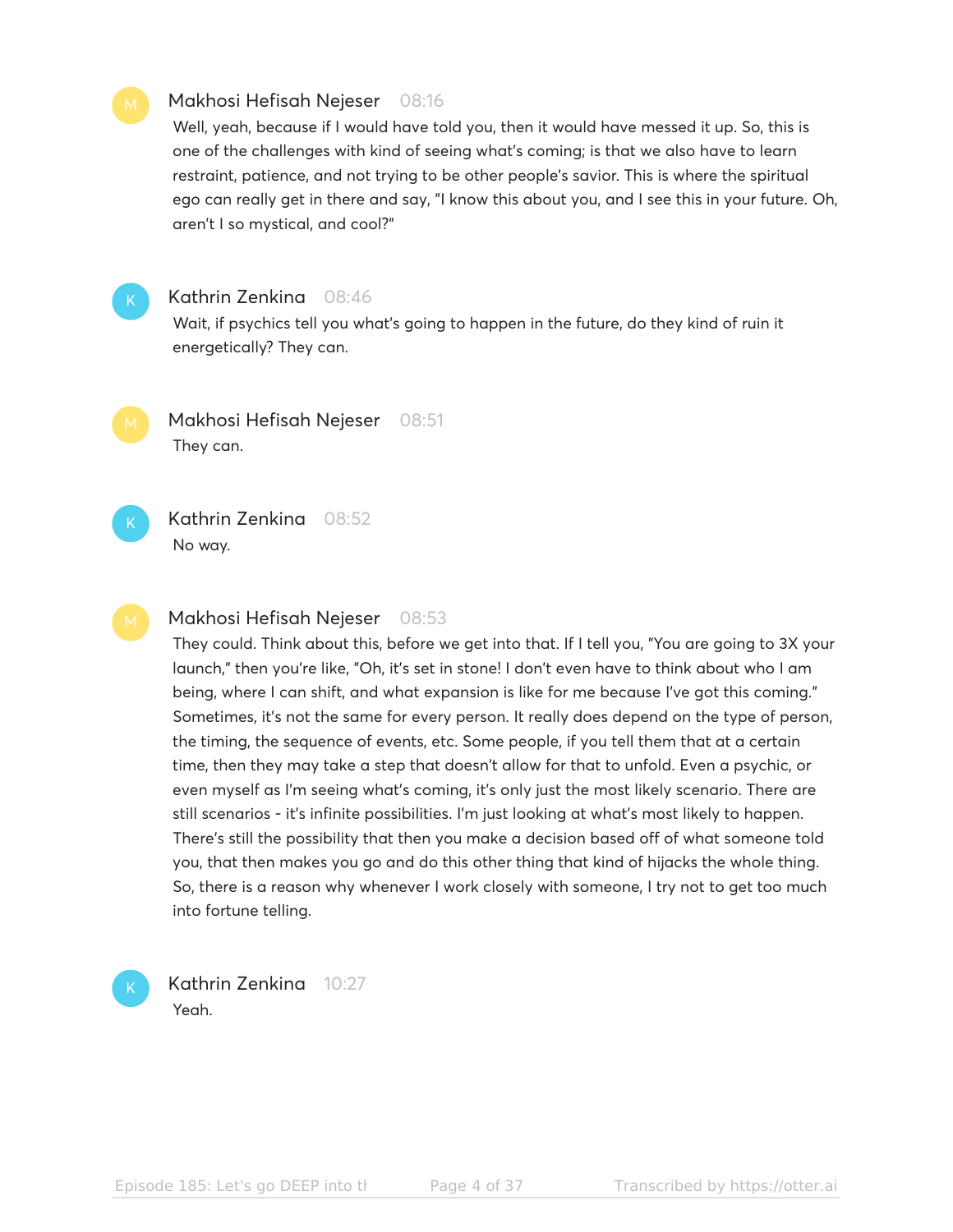#### Makhosi Hefisah Nejeser 10:28

I try to really focus on what's going on in your life right now, what's popping up in real time; in your day-to-day life, what the challenges that you're experiencing are, where the growth opportunity in the now is, examining root causes so that we can then see where things need to shift, and allow everything to naturally unfold. So, that is actually one thing that people can take away from your quantum leap; to allow things to unfold as you go. So, I'm just looking back on maybe a year ago; you and I have talked, and you've even talked about it on your podcast, some of the events that you've been going through over the past year - various ceremonies, Kambo, etc., and all of those sorts of things. Well, if you get too attached to, "It has to happen this way," or "It has to happen at this time," or "It should have happened by now," instead of just holding that and knowing that it's going to happen; I'm calling in all of the things, so that I am really, fully prepared to hold that frequency of whatever it is that I'm calling in. So, those things that you went through had to unfold. Those perfect kind of synchronistic circumstances in that order had to come. Let's be real, Kathrin. Would you have been like, "Yes, I'm going to hire a shaman," maybe three years ago?

#### Kathrin Zenkina 12:21

K

No, I didn't know that this existed three years ago. Three years ago, plant medicine was a drug. I was like, "I'm never doing drugs." In fact, this is just a fun side story. When I was 16 years old, I was very rebellious, and I tried some hard drugs. I tried ecstasy, and my second time doing it, I thought I was going to die. I started hallucinating. It was totally laced with something not normal at all. With MDMA, you don't typically hallucinate. I started seeing clowns. I started blacking out. I started freaking out. I just remember creating this pact with God in that moment, saying, "God, please let me live, and I will never touch drugs again." And I literally did not touch anything until a year ago. My first time doing psychedelic mushrooms, I was terrified. The first hour is the greatest lesson I had to learn. The first hour, I was struggling with the fact that I could get punished for this, and that this is a drug, and I might die. I then had to learn what the difference between a drug and a plant medicine was, and I did that through ceremony. It wasn't like someone told me that; it was like the plants taught me themselves. Um, why did I bring this up? What did you just bring up?

#### Makhosi Hefisah Nejeser 13:42

We were talking about the sequence of events that had to occur in order for us to even connect.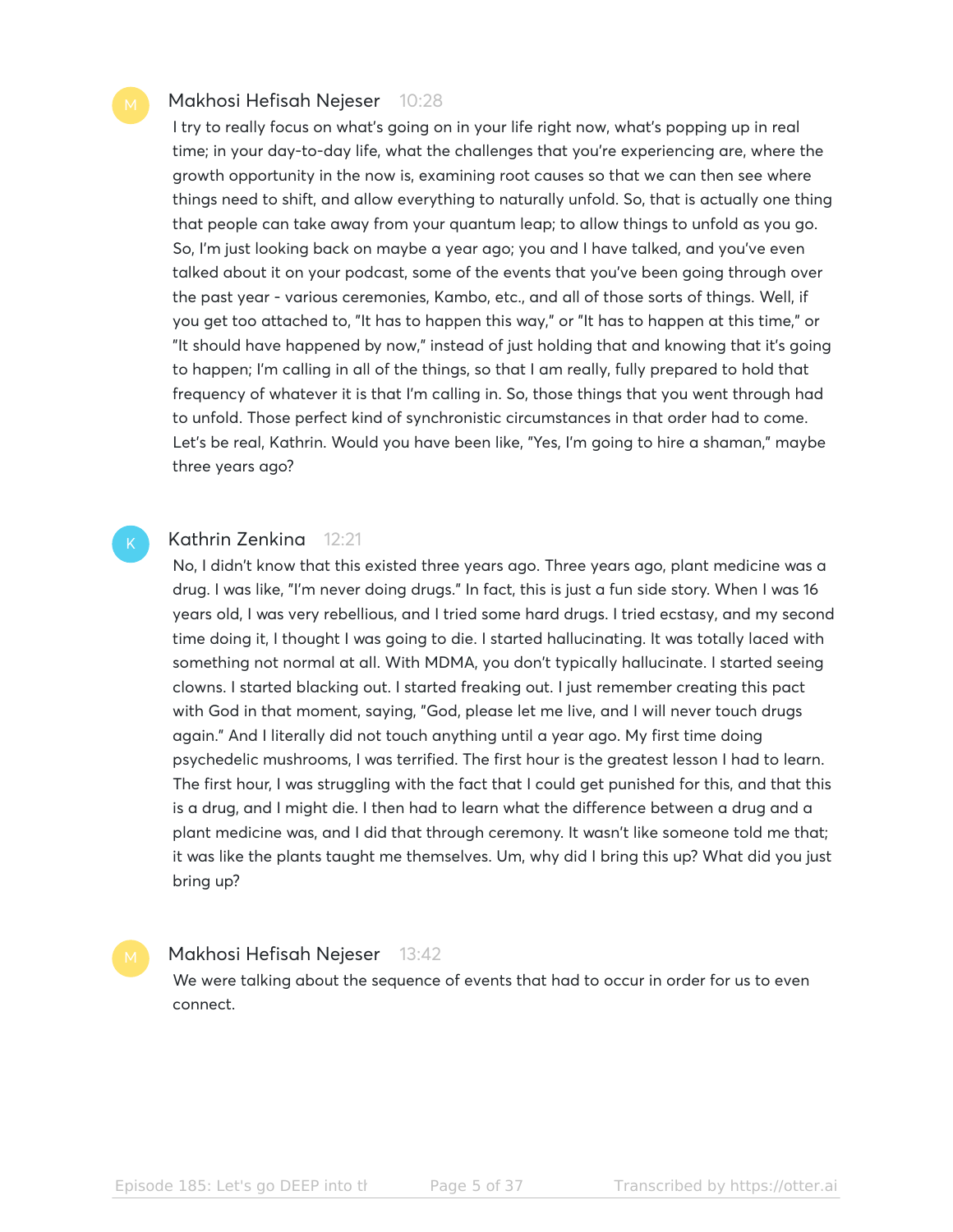#### Kathrin Zenkina 13:47

Yeah, yeah. Shamans, what is that, right? Plant medicine, what is that? It's just a drug. Yeah, I would have never predicted this.

#### Makhosi Hefisah Nejeser 13:57

And so, there are so many people that are going to be listening to this that are holding a desire. Their souls are desiring a certain experience, and then at the first sign of, quoteunquote, trouble, or at the first sign of challenge, they automatically assume, "Well, not for me. Must not be for me because if it was for me, then the universe would have would have just brought it in." Well, what if the universe is bringing in the circumstances that you need in order to expand into the next level? Certain things that we desire require a certain level of experience for us to hold it. It's like the difference between learning how to make a million dollars, versus a win from a lottery. There's a reason why people who win the lottery tend to lose it very quickly. They haven't developed the capacity to be the container for that level of experience. And so, the universe, if you're desiring certain things on a soul level, it's going to present you with the obstacles that are really the opportunity for you to expand your capacity.

K

K

Kathrin Zenkina 15:37 I just had a download.



#### Kathrin Zenkina 15:40

My download is that it makes sense why I plateaued for so long, and why I finally quantum leaped. It is because that entire time, it was preparing me for having a team who could handle such a huge volume. If we had such a huge volume of students signing up two years ago, we would literally ruin the fucking experience for the students because we did not have the team, or I didn't have the energetic capacity to handle so many people on a live stream that are my students that paid me that I'm here to serve. Now, I've gotten used to having at least a couple of hundred students, and I can handle that energy. Now, I feel like I'm finally in a place where I can handle it. There's another reason why it was 1.85, and not 5 million. That's an energetic capacity that I think that we still need to grow into.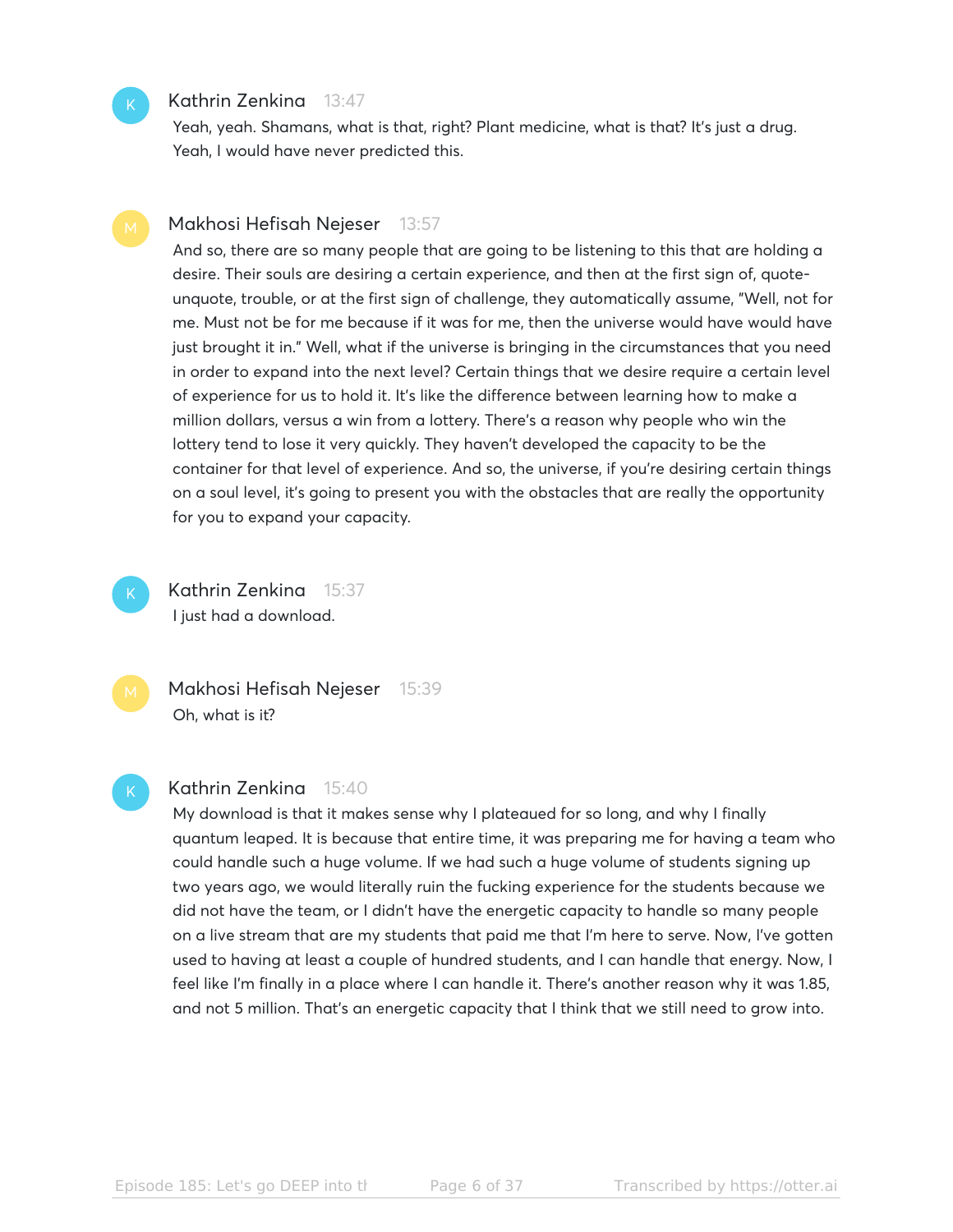Makhosi Hefisah Nejeser 16:30 Right.



Kathrin Zenkina 16:30 Boom!

#### Makhosi Hefisah Nejeser 16:32

Boom, drop! So, we don't need to continue because everybody's got everything, right? No, but the other thing that I think is really important that I've seen in you, that's just such a great example, is alignment with your essence, and with your authentic self. Even though it's been - what, five weeks, maybe, that we've been working? Four or five weeks?



K

Kathrin Zenkina 17:01 Four to five, yeah.

#### Makhosi Hefisah Nejeser 17:02

Not very long, but some of those very seemingly small tweaks were in areas where you had let yourself be fully expressed. That little tweak of energy was what needed to come out in order to magnetize and call in what was for you. So, those conditioning thoughts, those conditioned beliefs, who we believe ourselves to be is limiting us, most of the time. So, as we go on and we start releasing those identities that don't serve us, and then just step into what is the next step. That was, I think, one of the big things you and I talked about. This next level you're going to has not been before. So, you cannot reverse strategize this identity here.

#### Kathrin Zenkina 18:15

I hate that word. I've always hated the word "reverse engineer," because yes, there's so much you can reverse engineer, but it's to a point, and especially when you are further along on your spiritual evolution, as Makhosi kept saying to me, "Kathrin, what you're creating, you haven't seen yet. You can't even imagine yet. It's so much more beyond. It's so unknown to you, that it's impossible to reverse engineer it, and you literally have to take it one step at a time. You have to trust just the next step. One step at a time, day by day." You gave me such a great perspective by saying, "Kathrin, your 10-year plan - screw that 10-year plan, because who you were at 17 years old. Can you imagine if you had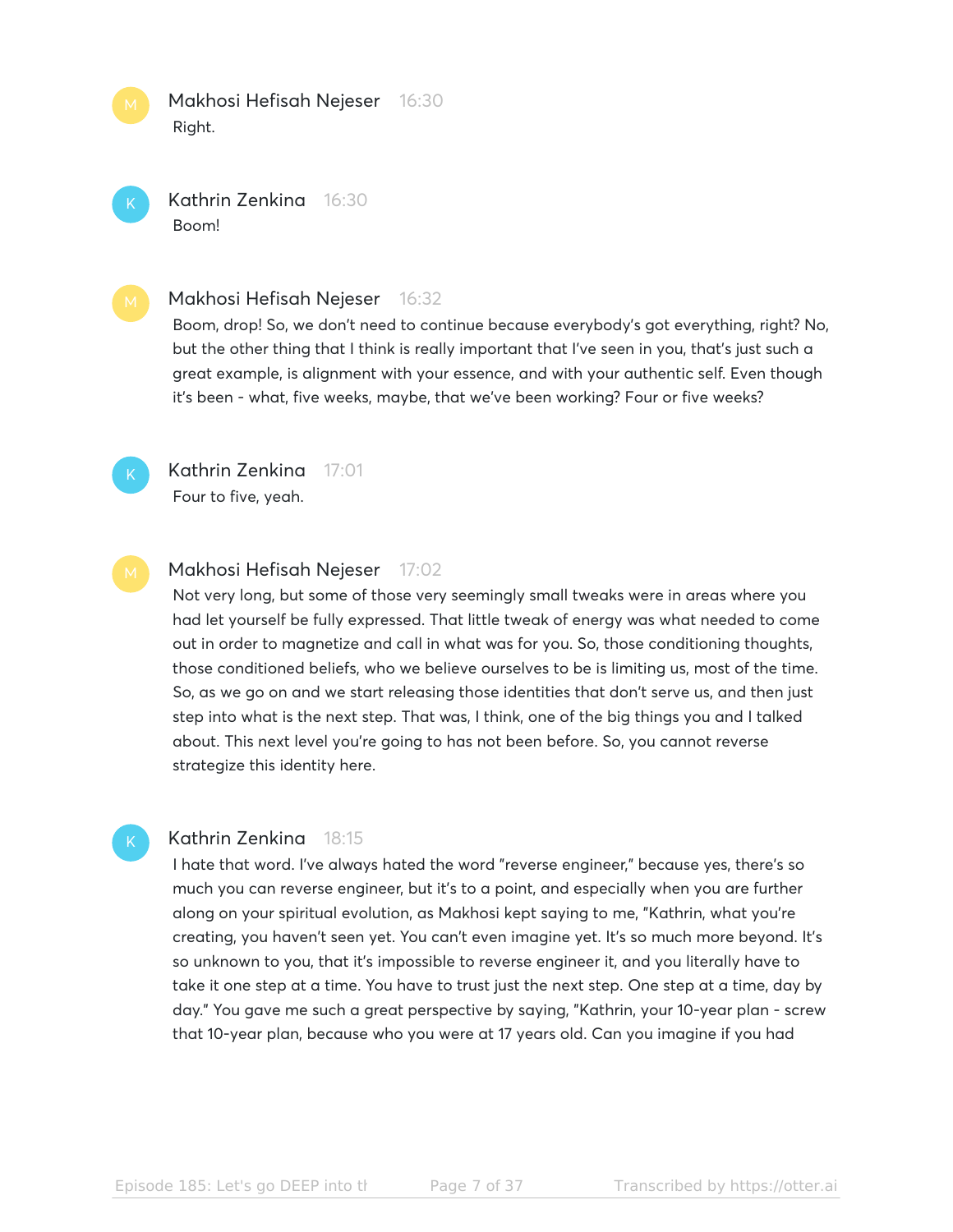followed that plan? You would be fucking miserable." And it's so true, I would be so miserable if I followed that plan. So, it's literally just about letting it unfold. I do have a question about that, though. If you are just allowing things to unfold, let's say that you are in a very negative mindset. Let's say that you don't have very much awareness of how much power you have within you to create your dream reality. A lot of people aren't even aware of things like the law of attraction, or the manifestation principles. For them, do they have to do something before they allow it to unfold? Is the allowing it to unfold just creating more of that, quote-unquote, unwanted reality? What is the balance? Because I know a lot of people who are listening to this right now are people are aware of their thoughts and aware of their beliefs. So, to them it makes sense to just trust the path. But to someone who's unaware, there has to be more steps before that, right?

#### Makhosi Hefisah Nejeser 19:57

Yes and no. It really just depends on the person. I can most certainly take someone who isn't aware, and guide them step-by-step, without them having the whole strategy. There are some really great step-by-step methodologies and frameworks that do exist out there to help people tap into their power, at least. Once you have that, then you feel like you can surrender more into truly unfolding. Although a lot of people still have trouble with that aspect. But if somebody isn't even aware, focusing first on getting into the awareness stage that every obstacle has an opportunity within it. And so, that can also be a step-bystep, or day-by-day thing. For example, today was my first day of homeschooling my son, and I'm seeing so many other parents who are doing virtual school. And so, there's this whole group of people who are like, "How dare the school system do this to me? How dare the government do this to me? This is terrible, I can't do this and also work from home, etc." So, we don't have to sit and come up with a whole methodology of, "Okay, we're going to reverse engineer how you're going to get through to the end of the year." We don't even know what's going to be happening over the next month, three months, six months. But we can say, "Well, what's actually on your plate right now, today? And where's your power?" If your child has to be online at this time, what opportunity is there? Is there opportunity for you to maybe shift your work schedule? Is there opportunity for a grandparent to come in and assist, or a neighbor? Or is this an opportunity for you to explore your child not even being in school at all, like I did? I was like, "Oh, so this is what you guys are doing? Yeah, I don't want any part of that. I'm just going to do this myself." This is actually the easier way than sticking with that, and then there's a lot of opportunity for him and for myself. So, there are so many truths, right? There are so many ways and paths. I don't claim to have the only way or path. It is about each person utilizing discernment. I personally choose to believe that all of our higher selves are calling in exactly what we need. So, if somebody is really trapped in their logical brain and they're unaware, they probably are going to have something called into their life; maybe one of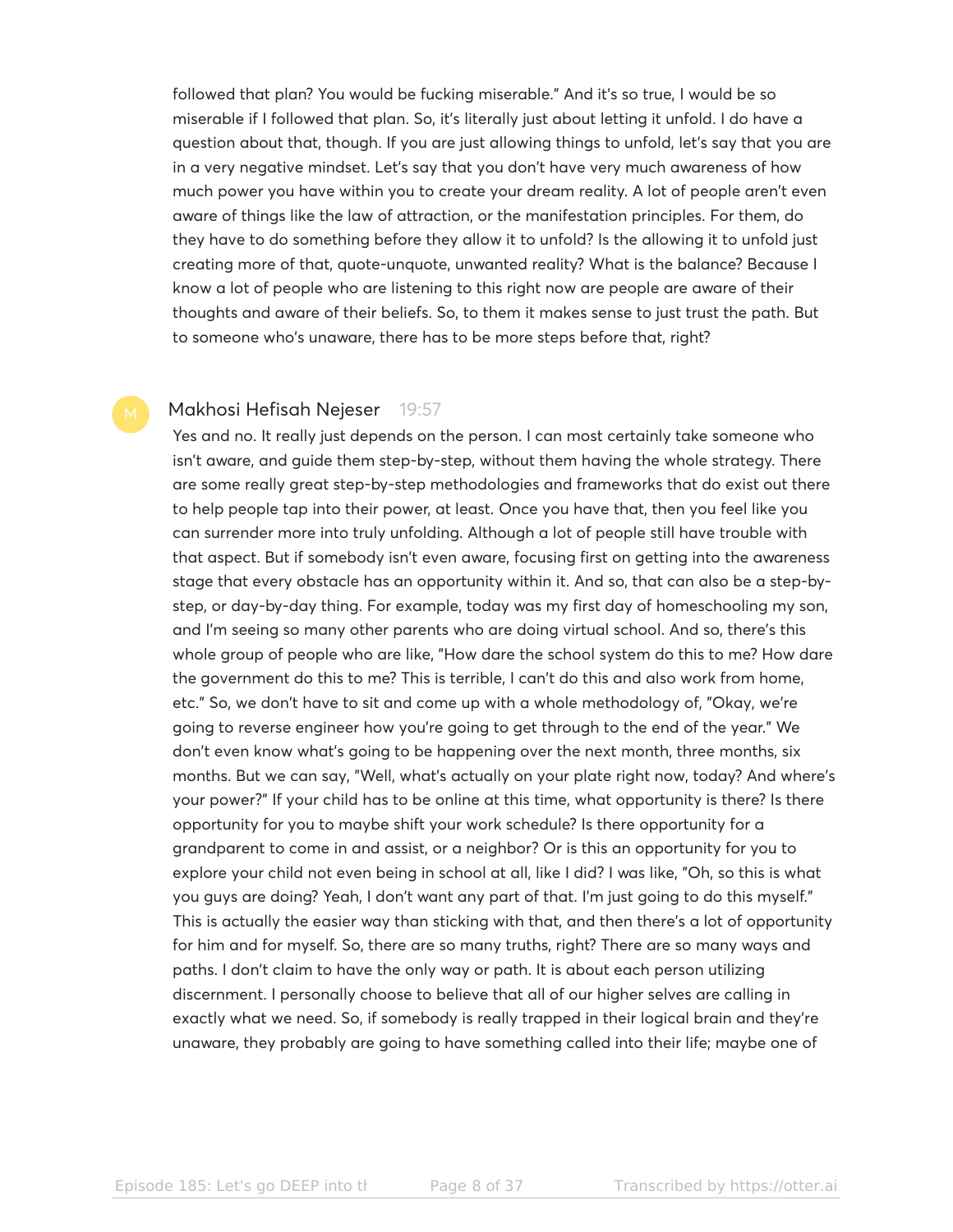the classic personal development books pops into their life that does have a methodology, and they start using that, and then another thing comes in, and so on and so forth. They then awaken to their own power, step by step.

### K

#### Kathrin Zenkina 23:38

Speaking of multiple paths, there's a very juicy topic that I brought up to you. You gave me so much insight, and I would love to share this because people are starting to ask me this question. To give you guys some context as to where I'm going with this - I think Makhosi knows where I'm going because, again, she's a shaman, so she can probably read my thoughts. Right? Can you read my thoughts?

Makhosi Hefisah Nejeser 23:58 Not all the time!

#### Kathrin Zenkina 24:02

Okay, not all the time, but she can. Awesome. So, I was on YouTube once, maybe a couple of months ago, and I noticed a video pop up, which was about, "How I left the evil New Age thinking," or cult, or something like that - whatever they decided to call it - "and came back to Jesus," or "came back to Christianity." I thought, "This is interesting." I think clicked on it, maybe listened to the first minute, and was like, "I don't get it." So, I went back. And then, you know how the YouTube algorithm picks up things that you click on, and so more and more - and in fact even people I used to know - would show up. They've created videos like this. They were talking about how they are woken from this evil, New Age, demon-worshiping, law-of-attraction-is-evil kind of thinking, and came back to Jesus and Christianity. A lot of them were people who are going from organized religion - like Christianity - believing that Jesus is the Savior, to coming into the manifestation world, and then leaving that, and coming back into Christianity. I asked you, have you noticed? Is that a trend? Is that something that's happening? Or is it because my YouTube algorithm is just picking up these people that were already doing it? I just wanted to ask your opinion on this of what is going on. I also have people asking me, "Kathrin, is the law of attraction evil? Is manifestation evil? Are we actually speaking to the devil when we're talking to the universe?" There's just so much about this, and it really made me so curious to ask your perspective on it. To me, it just doesn't make any sense how it can be evil. I see the value on both sides, between New Age and Christianity. Also, seeing how when Jesus came about in his time, he was "New Age thinking" at that time. He was the New Age at that time. So, how can we create these labels? It just doesn't make any sense to me, but I really loved your perspective. Can you take this topic on?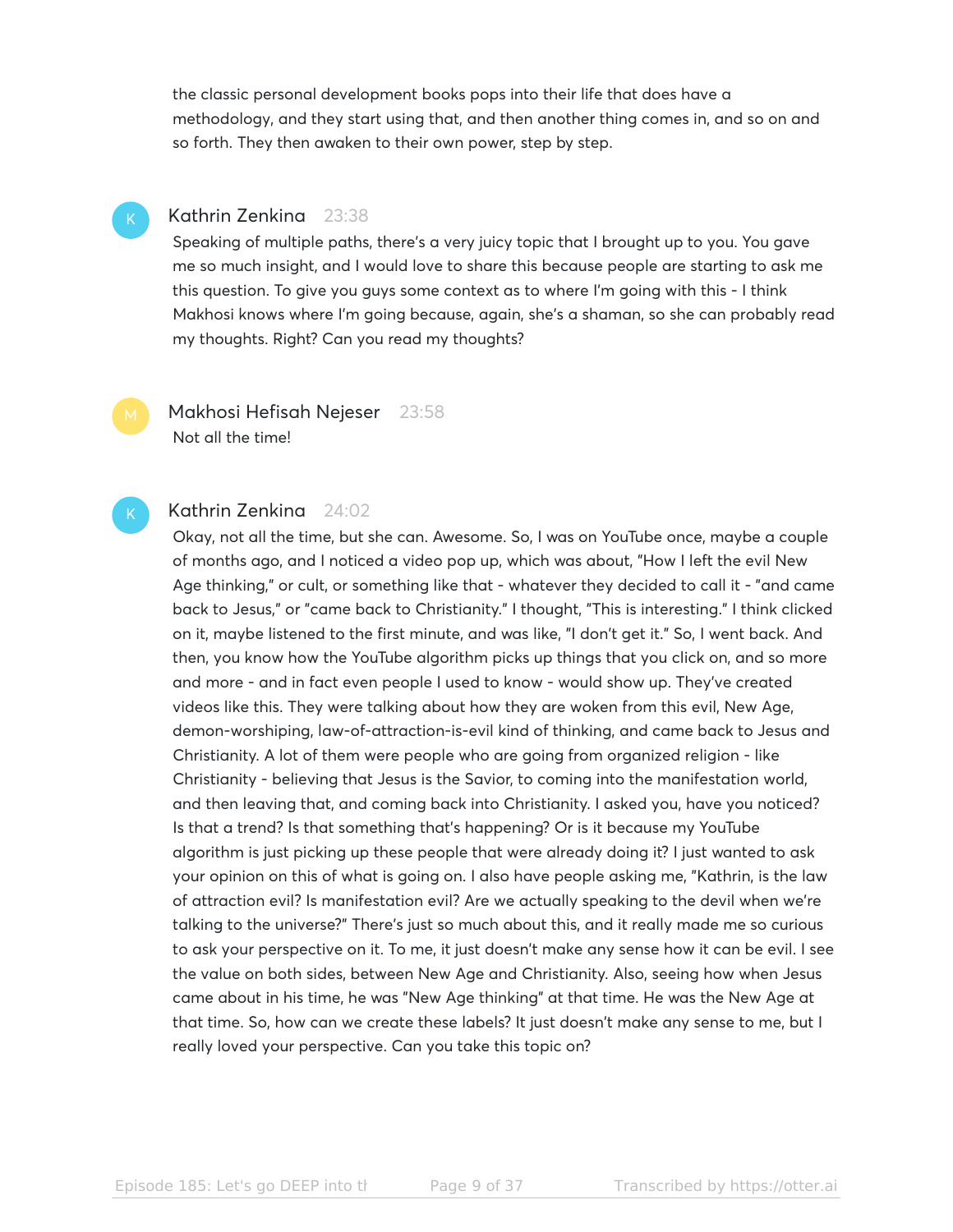#### Makhosi Hefisah Nejeser 26:16

Yes. Let's dive into it because it's a juicy one. After you sent that to me, I thought, "What is she talking about? Let me look this up." It took a couple of days because I was busy. And then I start scrolling, and I'm like, "Oh, this is good. This is fun." There is so much of these really interesting things that are coming out. Not just this one, but this time period is just bringing forward so much of the shadow out into the light, and so much of the potential darkness into the light. So, I think that number one, I have to be very clear: I am not antireligion. I'm not. I'm also not anti-New Age. I'm not anti-tradition. I'm not anti anything, because the minute that you do that, you start to give it energy. You start to put focus on that. When people try to get me into, "Are you this, or this?" I'm like, "Actually, guys, I'm way out here. I just created my own little thing off here on its own. So, how about we get out of the box completely and live out here?" And so, if someone is still in either the New Age or the religious paradigm, I can see it, understand it, relate to it, and I'm not going to fight someone on whether they want to be either-or. But what we have is really interesting because we can get into a place of spiritual ego, where, number one, we want to be right. The ego aspect always wants to be right. Even if it means backtracking on yourself, that aspect of you wants to be right all of the time. So, when certain things come up and challenge the way that you've been thinking, most people will get into a place of retreat like, "Oh, I don't want to actually look at this." There's been a lot of stuff coming forward about New Age spirituality that a lot of people don't want to look at. We want it to be perfect, but it's never going to be perfect. And so, sometimes it's easier to just say, "Oh, this is scary because I don't get it, and I don't fully understand it. Let's call it demonworshipping, and I'm going to retreat back to this identity that, to me, feels safe because it's what I grew up in. It's what everyone around me is in." That is what I see happening on just a very surface level. We're in a very scary time. Most people are like, "I don't know what's happening in the world. I don't have control over anything." There's so much unknown, which PS, was always unknown. We never had the amount of control that we thought we had. That did not exist. But when you're faced with all these things happening, it is much easier to go into what you believe is comfortable, safe, secure, etc. We're doing what I told you, which could be -

K

#### Kathrin Zenkina 30:18

What's comfortable is whatever that's familiar to you, right?

#### Makhosi Hefisah Nejeser 30:23

Yes, yes. So, what I said to you about this specific topic was that a lot of people didn't actually shift. They didn't actually -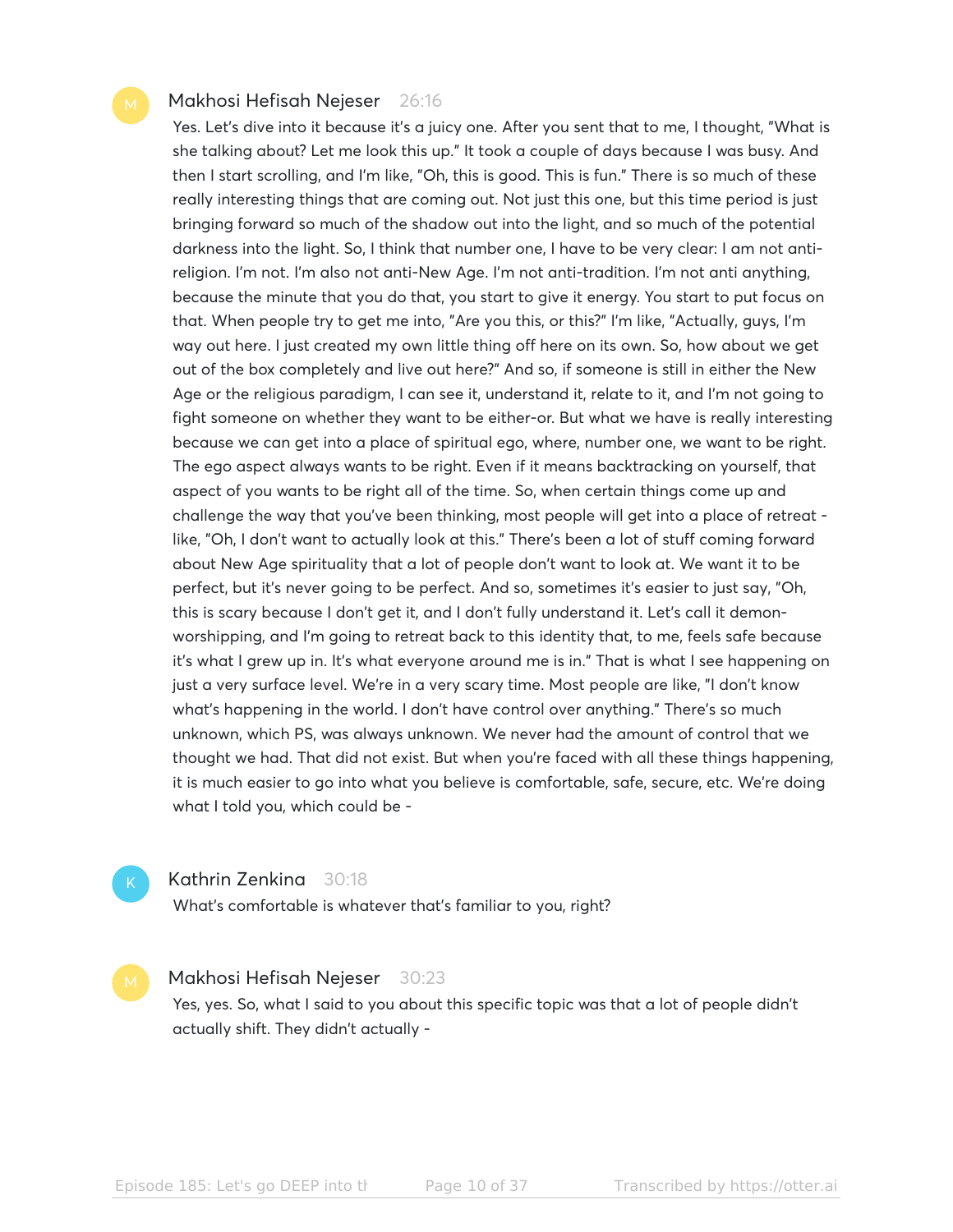#### Kathrin Zenkina 30:36

K

This is a mic drop. Keep going. Oh my God, this one - Makhosi, this needs to be a fucking quote.

#### Makhosi Hefisah Nejeser 30:44

Yeah, and this is something that I've been seeing in New Age spirituality, but also in traditional spirituality. People trying to return to that, etc., where we try and carry the same paradigm and identity with us, but we put a different bow on it. But it's still the same. And so, what I told you was that - and I hope that people hear that I'm saying this with the most love, and that this is not an attack on anyone - but if you actually shift your identity as you are embracing a new paradigm, you can't go back. You can't return. This is as if you had a surgery that is a permanent surgery. Your identity shifting is hopefully expansive, and so you can't just go back to the way it was. If you really knew things, you can't forget them.

#### Kathrin Zenkina 32:00

I can't imagine going back how I was five to 10 years ago, but applied to right now. It's so funny because even the things that have happened in the last month with spirits that I've been seeing and stuff, I can't unsee that shit. I can't not believe in it anymore. It's just like I can't unsee the spiritual world. It's impossible because I've had such a huge identity shift. Just 2020 alone has been crazy. Even what I've learned in 2020, I can't imagine going back to 2019 and trying to apply it to this year. So, you're so right about that. If you actually had that shift, it would be impossible to go back.

#### Makhosi Hefisah Nejeser 32:47

Right. So, I think this is where you and I may have an understanding of beliefs that not everyone has. I know that you talk about this in your programs and the podcast, but I need people to really understand that it's not about what you think you believe. That's easy to change. That's easy to say, "Well, I believed this, and now I believe that." But your actual beliefs are how you see and experience reality. That's what your beliefs are, and they are not easy to just pinpoint. Anyone can just say, "I believe in the law of attraction." But that's very different from having the experience of, "I did this, and then this happened, and then this happened." That's a very different thing. That is where embodiment comes in. So many people miss that practical application, expansion, and integration piece where whatever you are reading, watching, receiving guidance on literally becomes who you are. So, this is actually a problem that's really rampant in the spiritual and personal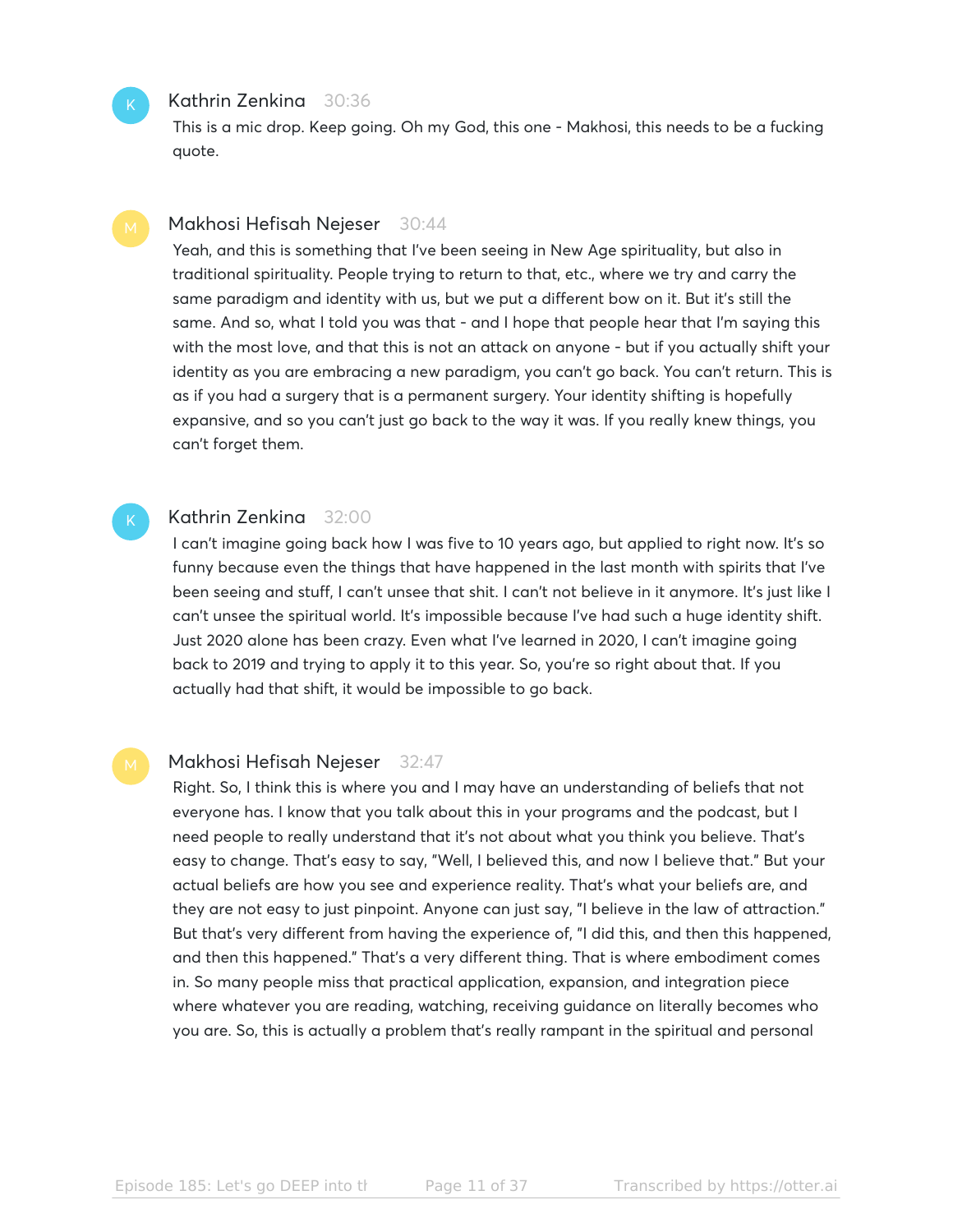development communities, and the world at large. We're in an information age. Everyone thinks they want to learn more stuff. Well, I don't care how many hours you spend learning stuff. If you can't figure out how to take that little piece of knowledge and become it, and make it wisdom, then it's done nothing for you. That's where I live. That is what I care about. I don't care about putting out the most amazing, crazy, "Oh my gosh, that's such a wild thought!" I don't care about any of that. I care about, "How do we take this, and then put it in your life?"

#### Kathrin Zenkina 35:22

K

That's such a powerful distinction because it's very much alive in manifestation. There are all these concepts, and then there's making it a way of life. You could have a thought of, "I desire that," but then you can also have that desire. The wanting, versus the having is a completely different universe. It's when you embody that energy of having an actual experience in your life where you can't unthink that, go back, or undo it. I had that thought, I became it, and then it's here in my reality. How do I just go back, pretending that manifestation isn't real? But if you just keep it as this thing that's very much just a mindset, or a way of thinking, without actually allowing it to integrate on a subconscious level, it's always going to be just a concept. "Oh yeah, the law of attraction. So cool. Let's law of attraction it up in here, and then never experience it." You're never actually going to believe it on a subconscious level. So, I love that distinction. Speaking of distinctions, I brought up new age, versus religion, then you also brought up traditional spirituality. My perspective was always that new age was like taking ancient wisdom, and modernizing it. But is it different? Is there a whole other thing? What's the difference between the two?

#### Makhosi Hefisah Nejeser 36:46

Oh, such a good question. So, that is what New Age spirituality tries to do. That's what it tries to do, but the challenge in that, that most people don't recognize is that in order to build, you have to destroy first. Destructiveness is a part of creation. You don't create without destroying something. So, when you're moving from religious thinking, or the western paradigm, which is a mindset that is very destructive on a very subconscious level - people have no idea that's what they're operating from. So, in order to then shift into spirituality, ideally what would happen is that you have some destruction of your paradigm.

#### K

#### Kathrin Zenkina 38:00

Yeah, which is scary for a lot of people.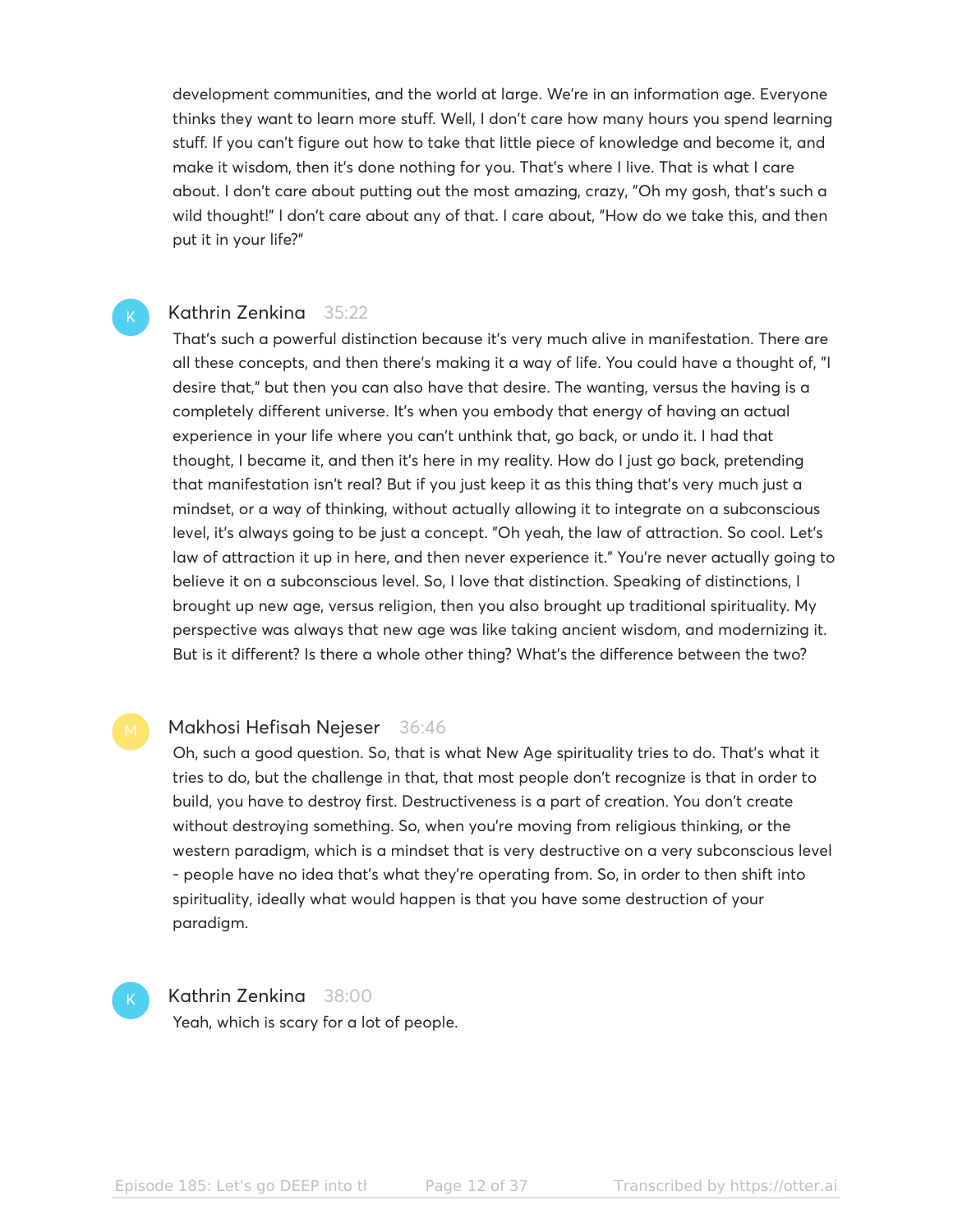#### Makhosi Hefisah Nejeser 38:02

Oh, it's so scary. Like, "Wait a minute, I'm going to be out here in limbo, and have no idea what my frame of reference is?" The ego hates that! The ego hates not knowing something. So, it has to be this step-by-step process because as soon as you destroy, you create this vacuum, and something's going to come in. Something has to come in to fill that space because there is no empty space in the universe. Even I'm sitting in this room right now, between this wall and that wall, there's a lot of stuff happening. There's a lot that's happening there. Even on just a scientific level, there are different molecules floating, and maybe some skin cells, dust, and so on. There's a lot happening between this space and this wall. So, the challenge that I see is that most people don't go through any sort of deconditioning process. They have this experience of being in a certain paradigm and a certain way of thought, and then try and step into spirituality and view ancient wisdom from outside. You're not operating from the same paradigm.

#### Kathrin Zenkina 39:29

It's like a layer. You're just adding a layer. You're just adding another framework over a framework that you already have.

#### Makhosi Hefisah Nejeser 39:36

Yes. So, we have to actually destroy the walls, bring it down to the studs, and then put something in place there. Ideally, if you want to understand ancient wisdom, you're going to have to learn how to be in the paradigm of ancient wisdom, which means you have to go through this very uncomfortable process of challenging everything that you thought you knew. And also, not trying to shift into observer from the very direct way of going about things. When we go about things very directly, we are more likely just to hear an answer that fits within what we desire to hear, not actually seeing everything that's there.

#### K

#### Kathrin Zenkina 40:45

Are there any specifics, in terms of differences between New Age and ancient wisdom that you can share? For example, in new age, they say this, or they believe this, or this is how things apparently work; versus the ancient spirituality, or the Traditional spirituality is actually this way. Can you think of anything off the top of your head?

#### Makhosi Hefisah Nejeser 41:06

Oh my Gosh. Off the top of my head, the main one is the concept of archangels. That one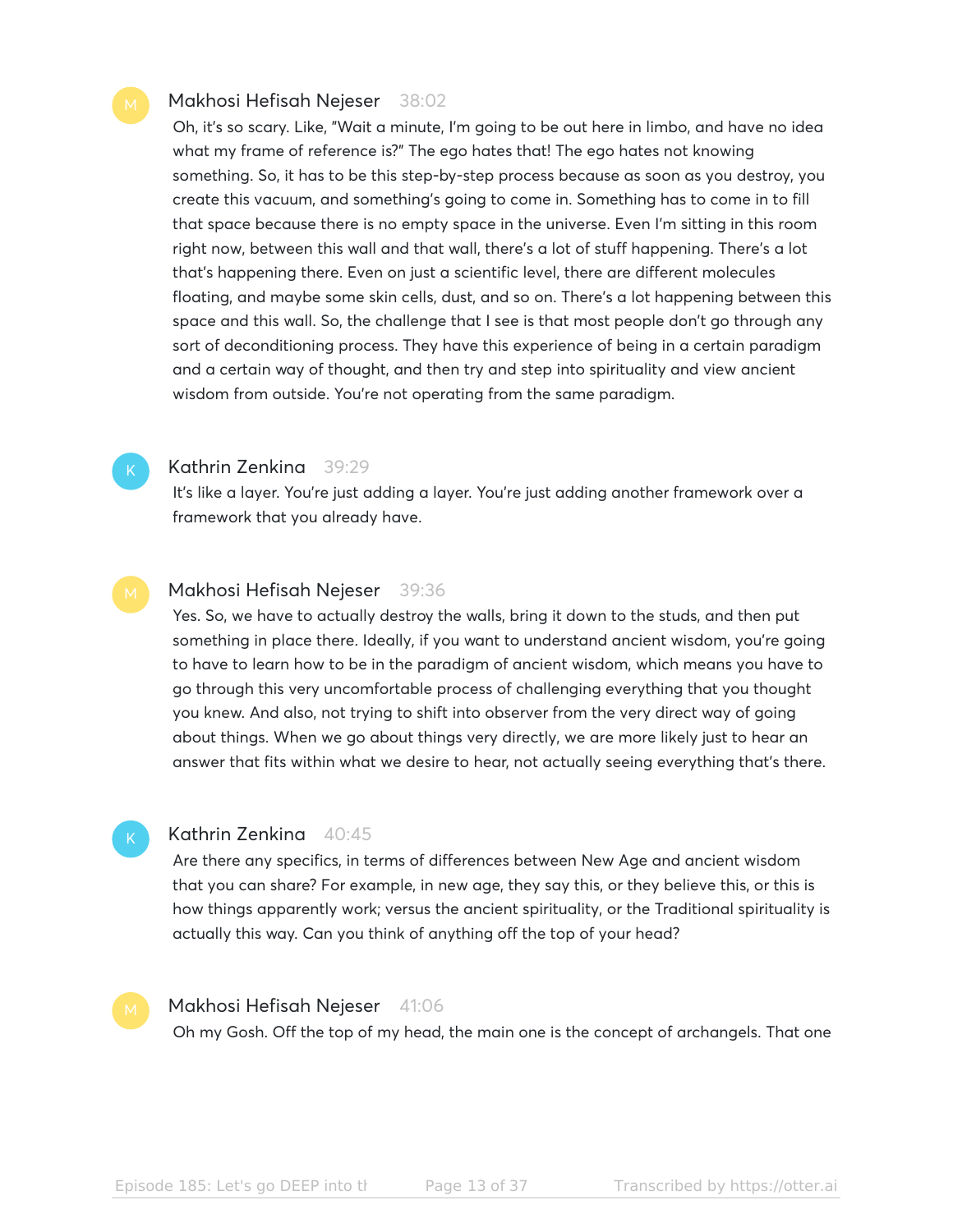is really interesting because most people are comfortable with the word "Angel." And so, they then go from religion, and then, "Oh, okay, now I'm over here," and so this is what an archangel is. The challenge with that is that you're expecting an angel to be similar to what you read in the Bible, or what you are taught.

#### K

K

#### Kathrin Zenkina 41:41

I see. It's like using a lot of the biblical references but in a different - it's like the same box. Same labels, slightly different box, but not actually. I remember you saying, "Whatever you think that entity or spirit is, if you think it's a demon, it's going to show up as a demon. If you think it's an angel, it's going to show up as an angel. But if you're open to 'It could be anything,' then it's going to show up how it's supposed to show up."

Makhosi Hefisah Nejeser 42:09 Yes.

#### Kathrin Zenkina 42:10

That makes so much sense. Can you talk about the Spiritual Hierarchy? I know it's a topic that you want to talk about. Speaking of archangels, I mean, I don't even know what specifically you want to say on Spiritual Hierarchy, but I know that one thing for sure that I never resonated with was archangels. For some reason, I've never called on an archangel, I've never resonated with one, and I never felt called to learn about archangels. There are certain concepts that I hear other people using. It's very new age-y. "We're going to call on Archangel Michael right now to do this, and to do that." For me, it's like, "Let's just skip that part and just call on something else, or call on our higher selves, or call on the universe." I don't even know where I'm going with that question, but can you speak on the Spiritual Hierarchy please?

#### Makhosi Hefisah Nejeser 42:54

Yes. And I do want to make sure before we go into that, that I'm very clear. It's not that the consciousness that people perceive as archangels does not exist. That is not what I mean at all. It's that these consciousnesses, and these conscious beings, or light beings, etc., don't have a body. They don't have a body. So, there is a lens through which they have to go through in order to communicate certain things to us. So, the more open we are to the full experience of them, whatever that means, without trying to put labels on it, without putting meaning on it, we are more likely to have the full knowing of what that being is.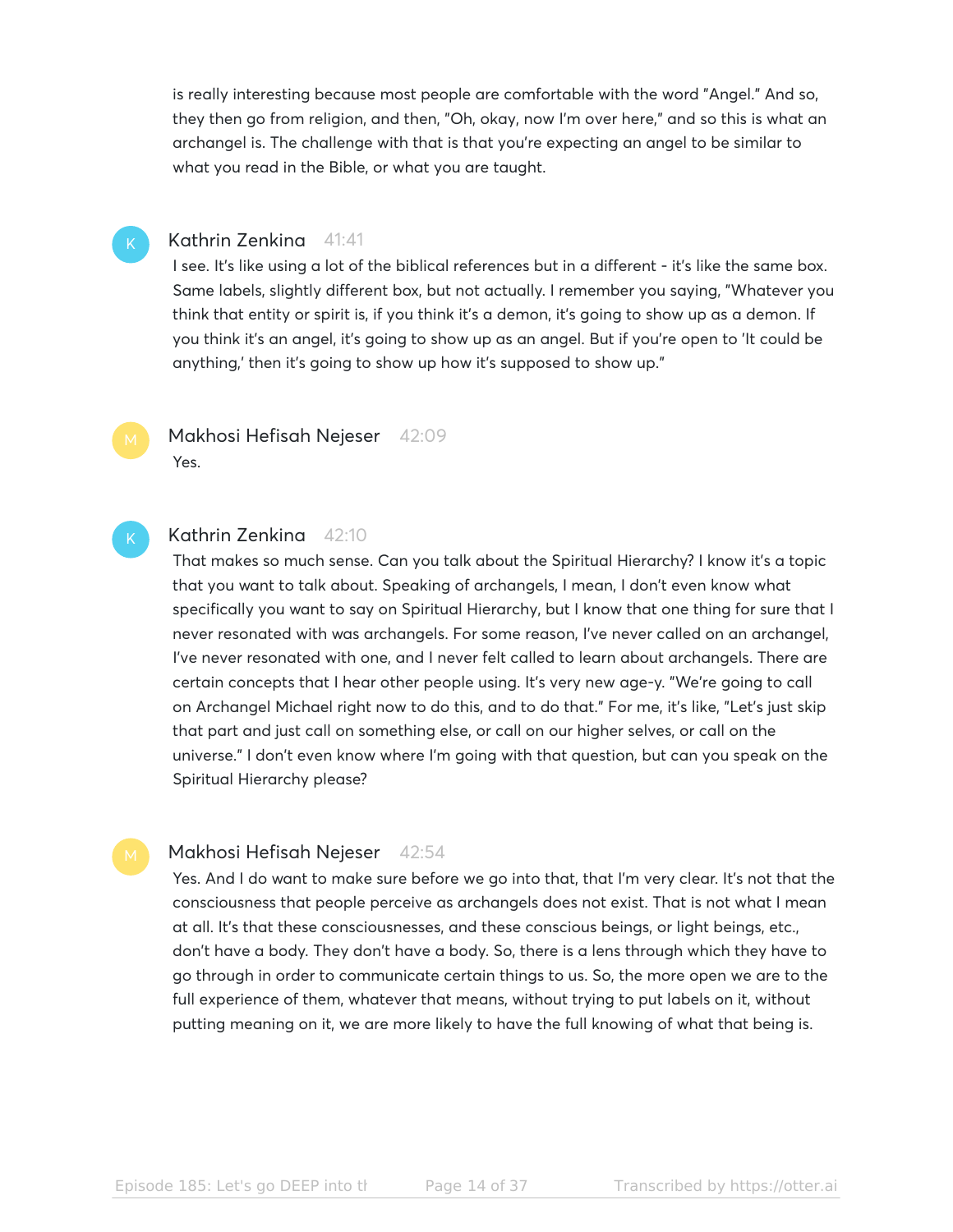#### Kathrin Zenkina 43:47

Which is scary because I had an experience in Sedona that I immediately boxered, Makhosi. I was like, "Am I ever going to get used to this?" I had a spirit, or something knock on my bedside table and open a door. I was just watching it happen right in front of me. I immediately went into panic mode because I immediately labeled it through my own conditioning. I know I have a lot of deconditioning here to do. I just labeled it as a bad spirit. "I have to get rid of it. I have to send it away." And that's exactly what I did, Makhosi. The next day was like, "Kathrin, did you ask how you can help it?" I was like, "Are you fucking kidding me? That is the last thing on my mind for me to ever ask how I can help it." That was just revolutionary for me, all on its own. I realized, wow, I am so quick to attach a label based off of my conditioning. I'm so quick to say, "This is bad," or "This is good," when I'm not even open to the full expression of what it could be.

Makhosi Hefisah Nejeser 44:51

Right. And by the way, you had disturbed it -

Kathrin Zenkina 45:00 With my presence?

#### Makhosi Hefisah Nejeser 45:02

With your presence, but it wasn't even a bad entity or anything; it was just - we could call this a mountain spirit, or a mountain entity. That's what we'll call it. So yeah, that one wasn't even that bad. So, Spiritual Hierarchy. This is also a piece that I do see that's missing in New Age spirituality, and that is because it's demonized in religion. Most people just crossover. I don't want to over-glorify Indigenous, aka traditional spirituality. Even using the word tradition - I know I said it before - sometimes can be a hard word to us because people think of religion as being the tradition, which it's not. When I'm saying tradition, I'm talking about these practices, and this ancient wisdom that's existed for tens of thousands of years. This paradigm. So, kind of in that common thread that exists in all of them is that there is an order to the universe. We look at the universe, and we see that there's this incredible harmony that exists; that this planet somehow manages to keep spinning around a huge fiery ball, and not crash into it. At the same time, it has another ball that's going around it, called a moon, and none of them are just colliding at every other turn. So, we just see that there is this order. There is this harmony that exists. And so, because of that, there is a hierarchy. Now, because of what's happened in the past couple thousand years, in the West we have a really touchy relationship with hierarchy - with just

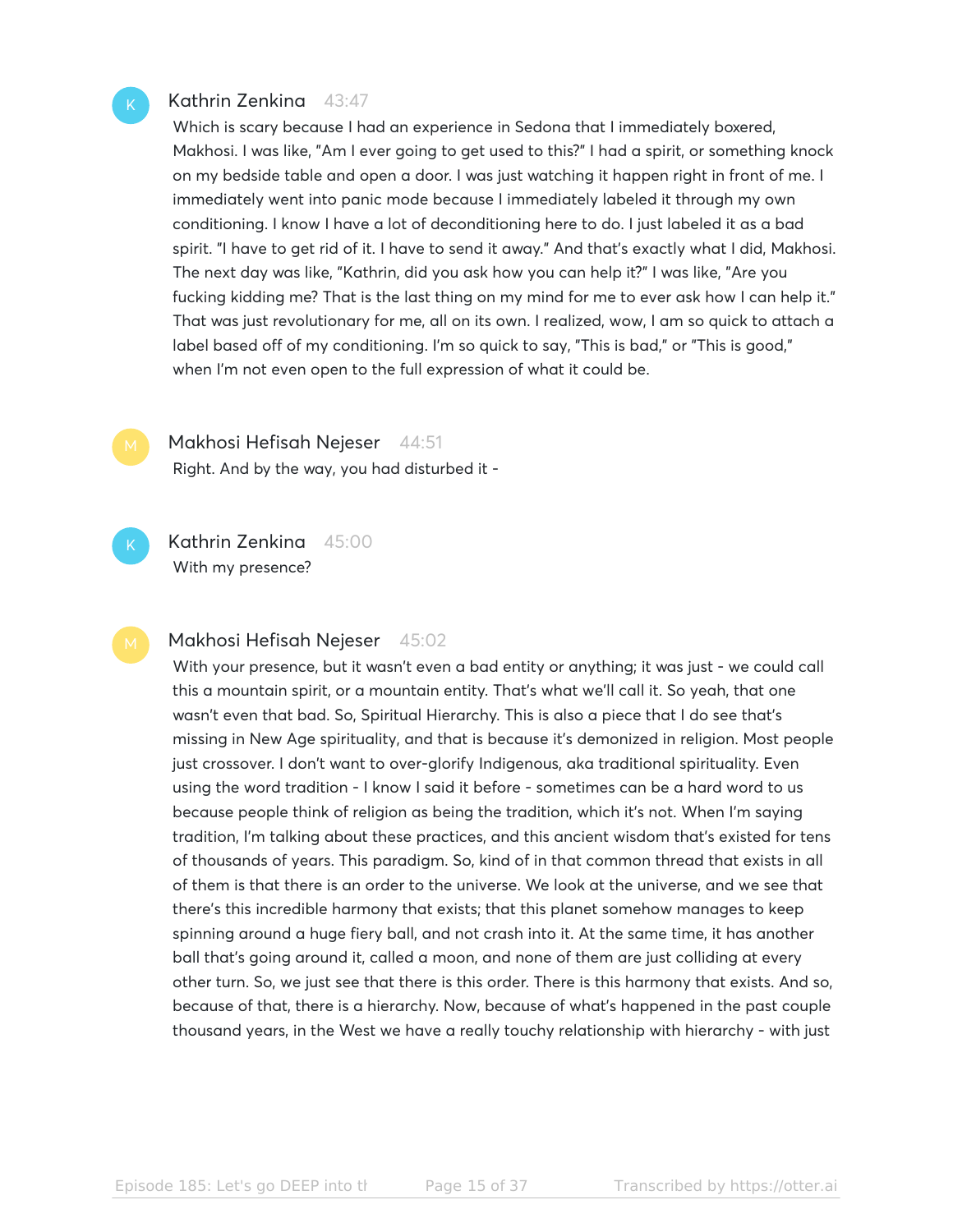the word. We believe that with power, there's corruption. With power, there's misuse of each other, etc. Not to say that doesn't exist, because it does in some places and some areas, but it doesn't mean that. It doesn't have to be that. What it is, is that it's a hierarchy of responsibility. Just like on the physical plane, there's a hierarchy of responsibility, and with great power comes great responsibility. So, we see this in the spiritual plane as well. Our Indigenous spiritual, or ancient spiritual - let's use that. Our ancient spiritual systems which still exist for the most part had ancestors - ancestral reverence - as the cornerstone of the spiritual system. There are a few reasons for that. One, is the reverence of self, and the honoring of self. When you have the shamans, priestesses, and priests kind of knew, if you honor yourself, you then honor others. Pretty simple, right? And so, there was this number one understanding that, first and foremost, you have your head; your own essence; your own higher self as your guide. This could also be the reincarnation of a family member. You then also have a connection with what we would call ancestors. Now, your ancestors are elevated spirits. So, a lot of people get murky there because they think everyone who died before them in their family is automatically falling into that category. You do have ancestors. This is where English gets really difficult and it would be better if we were using an ancient language because we have different words for these in different systems. You have different understanding of dead relatives, meaning people who passed on, either through accidents or incidents, or who weren't great people when they lived and carried all of this heavy karma. And then you have elevated ancestors, who lived many times, achieved a certain level of spiritual purity within themselves, and then they become guides for their descendants.

#### Kathrin Zenkina 50:21

That makes sense. I thought that it's every single person that's died before you that becomes your ancestor. I was just like, "How many of them are you?" It must be millions! But that makes sense. I want to go deeper into ancestors whenever you're ready for that, whether it's now, or you want to finish the Spiritual Hierarchy thing, but a lot of people came with ancestor questions. So, super quick, how do you become an elevated ancestor? Also, are you past reincarnation? Because there's ancestors - like let's say your grandparents died, and then they also have their reincarnation into their next lifetime. They're not going to become your ancestor because they're back on Earth. How does this work?

#### Makhosi Hefisah Nejeser 51:12

I love this. We can go ahead and dive into this because in the spiritual, quote-unquote, hierarchy, our ancient systems saw the ancestors - which also include you - as the most important for a person to be stable. They're in your DNA. Their consciousness is in your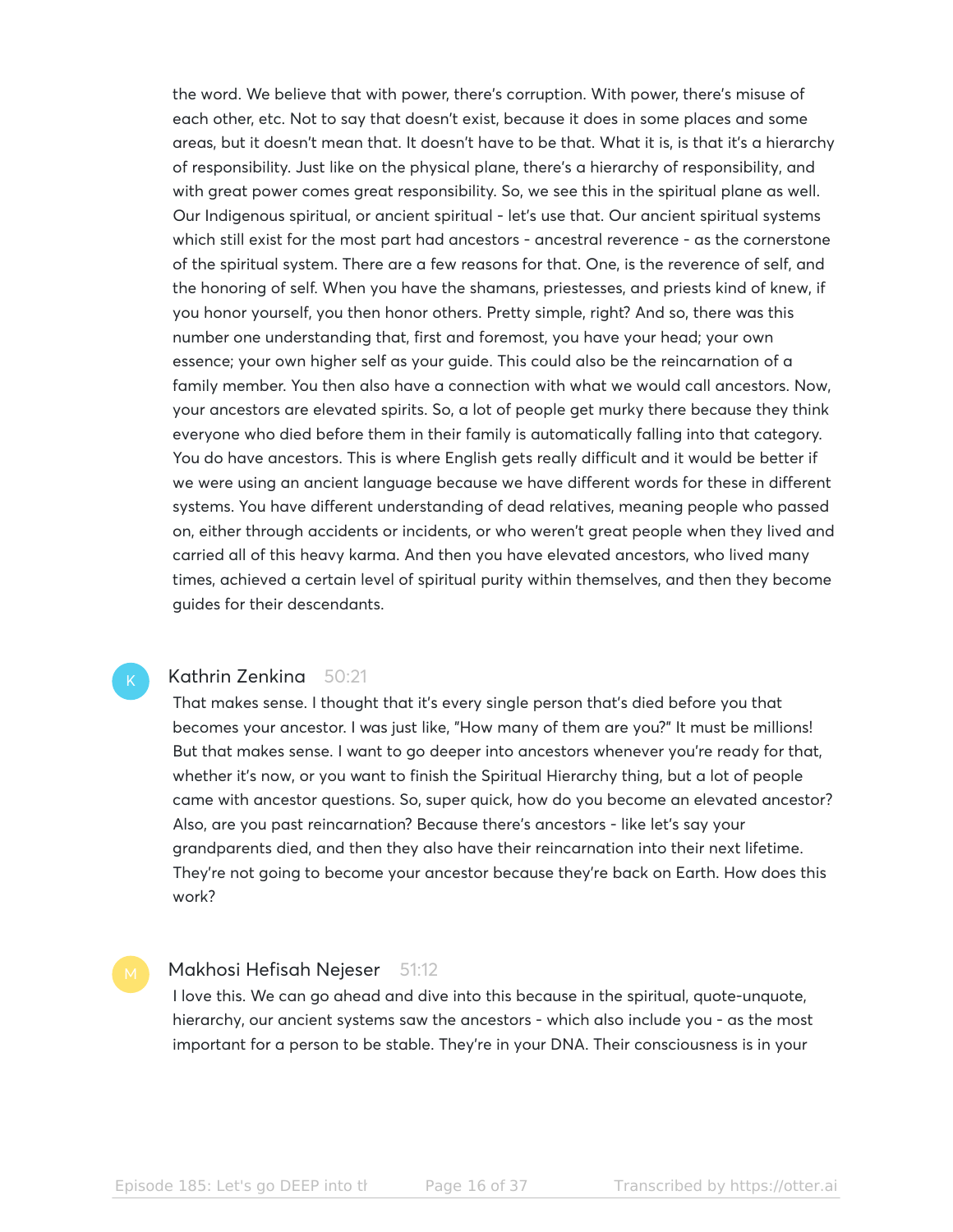DNA. So, this is a complex topic, and I love diving into it. On one level, yes, everyone who dies before you that was in your family is an ancestor, but that's not who we're calling on. There are processes, etc., to resolve ancestors who have passed on, but were not elevated. In our ancient systems, it was just kind of a given that when somebody would pass on, they went through a spiritual process to assist them on the other side. This is why you see mummification, spiritual cleansing, etc. when someone passed. So, if we understand that their consciousness is with us all the time in our DNA, you don't want to have separation from your ancestors, number one, because that's creating separation and division within yourself. But you also don't want to be carrying around the energetic influence of chaotic ancestors, or chaotic dead relatives, rather.

# K

Kathrin Zenkina 53:07 The racist uncles.

#### Makhosi Hefisah Nejeser 53:09

We all had'em! Everybody's had one that's just either been racist, or did some really awful stuff. We're all humans. And so, there becomes this kind of relationship where we feel a responsibility to uplift those who have passed on because if they haven't been elevated, and if they haven't moved on, all they can really do is influence us with that, quoteunquote, bad karma, or that negative influence because that's what they're living in. That's the consciousness.

# K

# Kathrin Zenkina 53:54

So, they're not around us. They're through us.

#### Makhosi Hefisah Nejeser 53:58

Right. Actually, it can be both, and. So, you have them there. People say, "I don't believe in ancestors." Oh, so you don't believe in yourself?

#### Kathrin Zenkina 54:12

Where do we find a separation between, "This is the expression of my soul, my higher self, and my consciousness," versus, "This is grandma coming through?"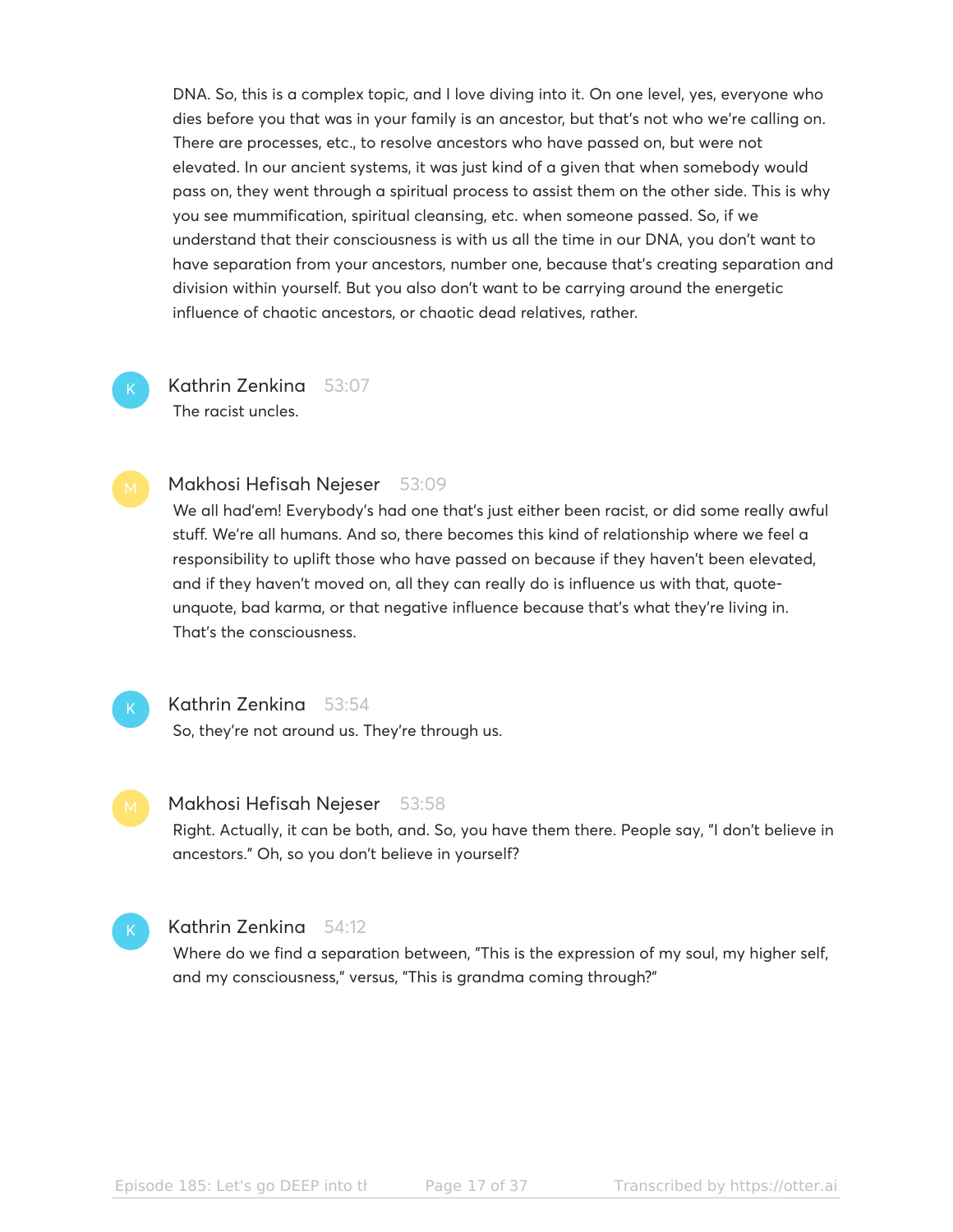| M  | Makhosi Hefisah Nejeser 54:23<br>Yeah, where do you find that?                                                                                                                                                 |
|----|----------------------------------------------------------------------------------------------------------------------------------------------------------------------------------------------------------------|
|    | Kathrin Zenkina<br>54:25<br>I'm so confused right now. That is just shattering my box right now. I have no words.                                                                                              |
| M. | Makhosi Hefisah Nejeser<br>-54:34<br>So, this is why we have to move into both-and consciousness.                                                                                                              |
|    | Kathrin Zenkina<br>- 54:37<br>Yeah.                                                                                                                                                                            |
|    | Makhosi Hefisah Nejeser<br>54:39<br>This is also why the spiritual hierarchy is so important to understand. There is a very thin<br>line between what is you, and what is your ancestors.                      |
|    | Kathrin Zenkina<br>54:51<br>What?                                                                                                                                                                              |
| M. | Makhosi Hefisah Nejeser<br>- 54:52<br>Very, very thin line. Where do they begin, and where do they end?                                                                                                        |
|    | Kathrin Zenkina<br>54:58<br>So, who's talking to you, Makhosi?                                                                                                                                                 |
|    | Makhosi Hefisah Nejeser 55:04<br>Typically, we would see that there's one ancestor who is very close to you. If you<br>understand reincarnation, and let's say it was your Great Grandma Jean or whatever, and |

she is the closest to you. Well, it's the consciousness of that life, that she had many before.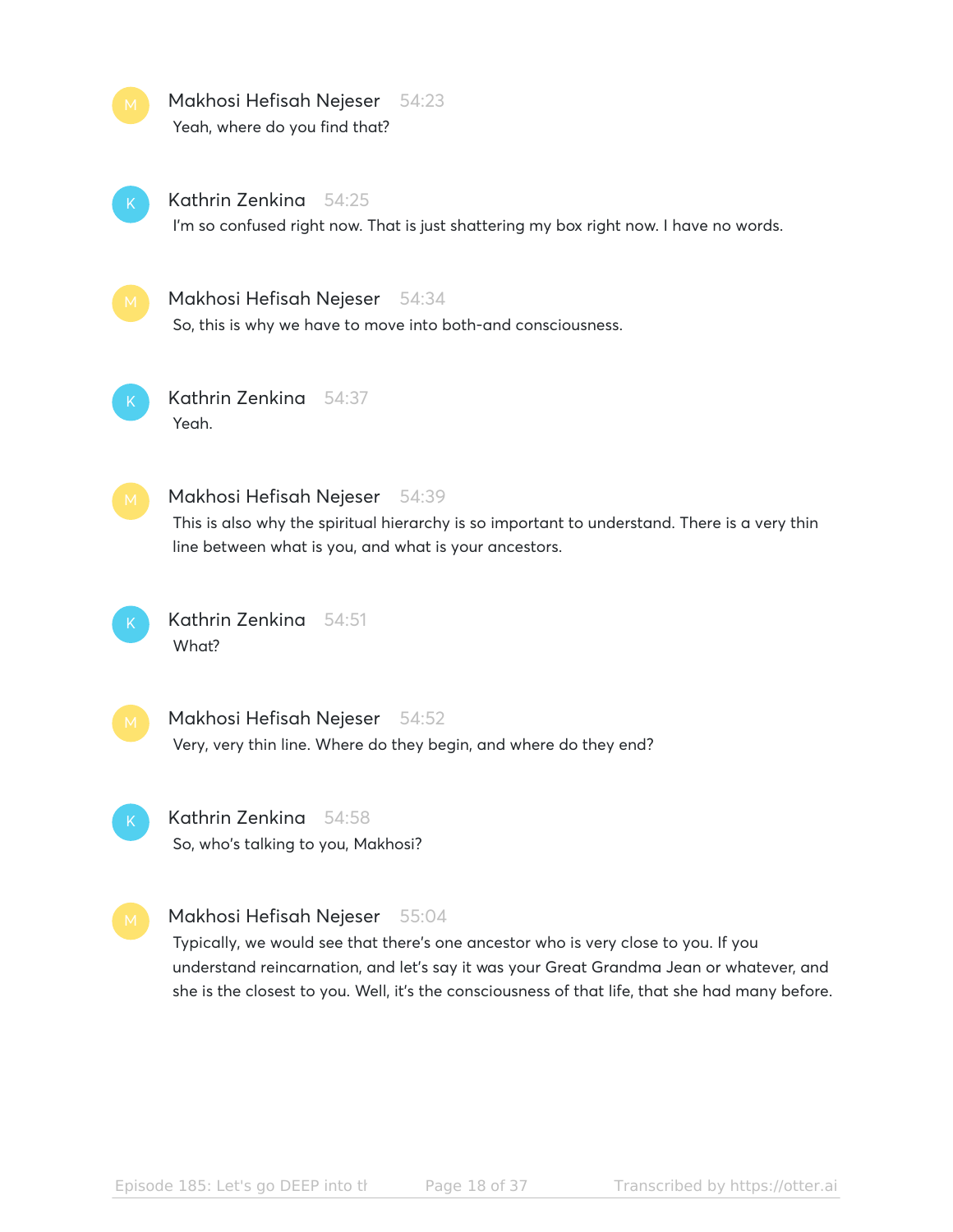

#### Kathrin Zenkina 55:35

Wait, can you be your own ancestor based off of past lives?

Makhosi Hefisah Nejeser 55:38 You are your own ancestor.



Kathrin Zenkina 55:40 What the fuck? Okay.

Makhosi Hefisah Nejeser 55:44

You're your own ancestor! This is why we had ancestor reference.



#### Kathrin Zenkina 55:51

And that's so interesting that we just don't have that in the Western world, and no wonder we all feel so separate. We all feel so chaotic, confused, and lost.

#### Makhosi Hefisah Nejeser 56:04

Yes. This is also why you see such a rise right now in people seeking their ancestry. Everyone is being driven towards that because it's such a pivotal piece of spirituality. It's so pivotal to your wholeness, because there is really no separation between you and your ancestors. There's no part of you right now, Kathrin, besides the experiences that you've had in this life. There's no separation that's just you, even if your sole essence is.



#### Kathrin Zenkina 56:52

So, you said it's elevated ancestors, but you can also have the chaotic ancestors come through. How do you get rid of the chaotic ones?

Makhosi Hefisah Nejeser 56:59 You don't get rid of them.



Kathrin Zenkina 57:00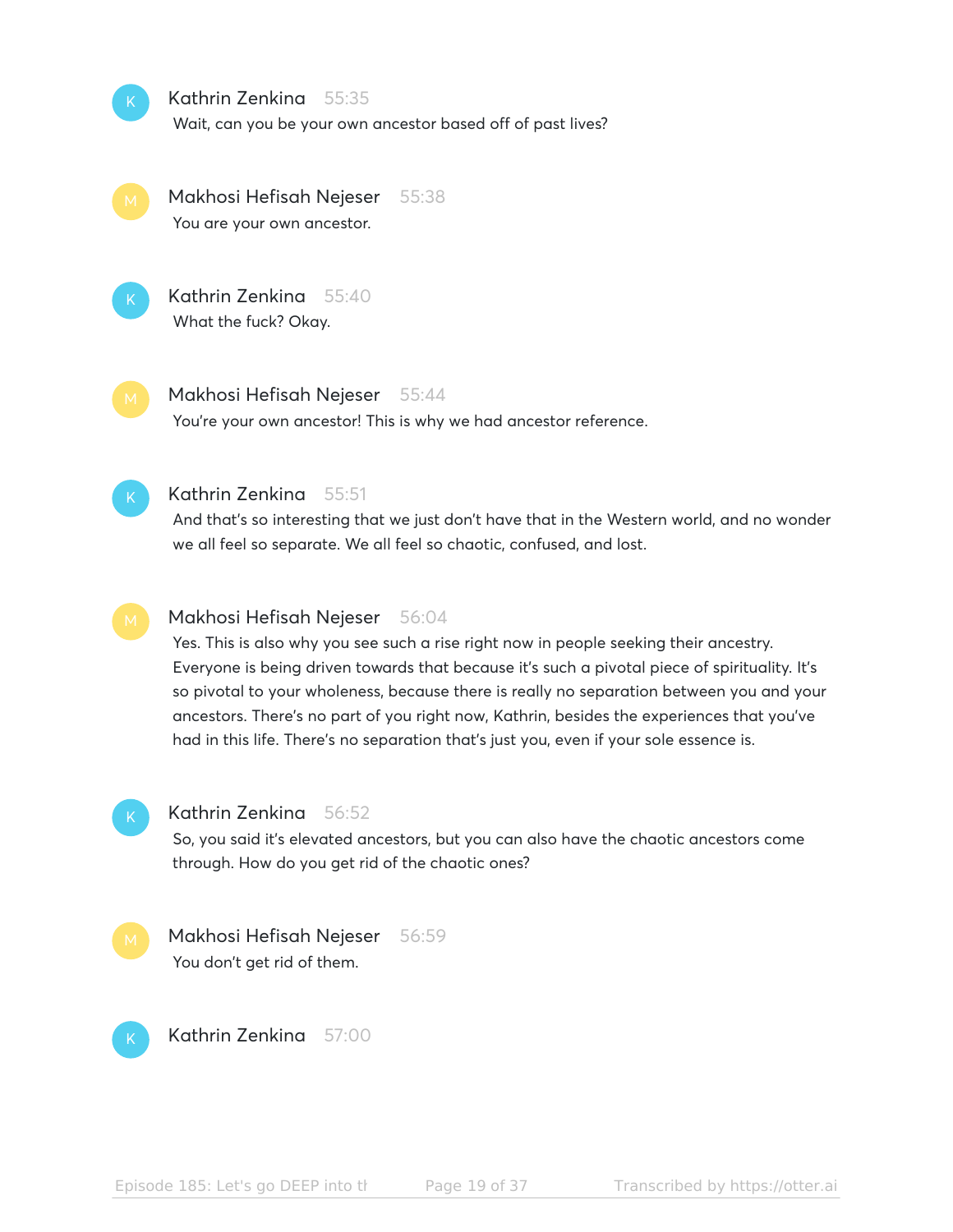Okay, so it's like the ego. You don't get rid of the ego.

#### Makhosi Hefisah Nejeser 57:04

No, you bring it in. You heal because it's an aspect of you. That's where that paradigm around the destructive mindset - the destructive paradigm is like, "Anything that's bad, I want nothing to do with." Especially if you're a lightworker, oh no, honey. You bring in and bring light to the darkness. So, those, quote-unquote, bad ancestors, if you repel them, "I'm ashamed of them. They were bad people. I don't want anything to do with them," - yet you're walking around with their DNA. Even science is telling us, finally, that their experiences are remembered in your DNA.



Kathrin Zenkina 57:58 That's so true.

Makhosi Hefisah Nejeser 58:00

So, you then become blind to where that aspect of them is showing up in you.



K

#### Kathrin Zenkina 58:07

What? Okay, so how do we embrace the racist uncle expressing himself through us, or the murderer, or the molester? The ancestors that didn't do great things, how does that express through us? Do we necessarily have similar - I don't know what to ask because my mind is so blown. Do we have to heal that karma for them?

Makhosi Hefisah Nejeser 58:33 You heal it within yourself.



And how do you know what karma to heal within yourself, and how do you heal that?

#### Makhosi Hefisah Nejeser 58:40

This is why we approach things on a step-by-step, day-by-day basis, and look what is coming into your life. If you understand law of attraction, you're going to be pulling that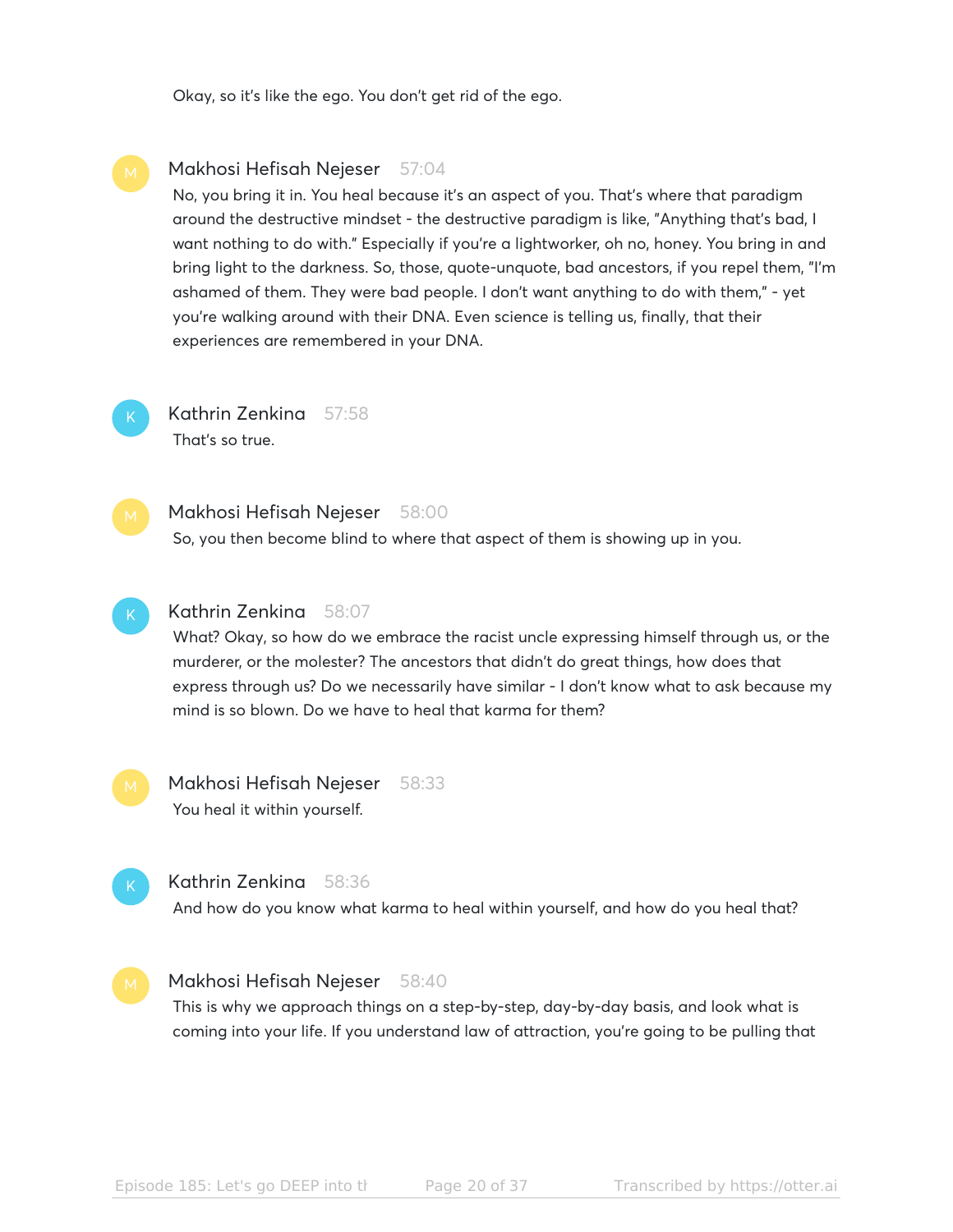in, and there's an aspect of you that you don't even know. That's pulling in things. So, you may be looking and wonder, "Wait a minute, why is this popping up for me?" Or "Why am I seeing this in the world?" Anything that you can see outside of yourself is a reflection of something inside. It doesn't mean you are your racist uncle. Because he was a human - he had a certain experience, he had a name, etc. - but there's an aspect of him that is within you that you can see outside. And so, then you go into reflection of, "How am I affecting, or being affected by this thing that I'm seeing in the world?"



### Kathrin Zenkina 59:47

So, our aspect ancestors. This aspect of me, is that an ancestor that creates the aspect?



### Makhosi Hefisah Nejeser 59:55

Okay, let's talk about reincarnation. This will help you understand this.



#### Kathrin Zenkina 59:58

Okay, that was one of my questions, so go for it.

### Makhosi Hefisah Nejeser 1:00:01

Okay, good. So, if you understand reincarnation; let's say that your soul returns 1,000 times. Each one of those times, it had a life. It had a gender. It wasn't always female; it could have been male. It wasn't always the same complexion; it probably wasn't. It had different experiences. It had different names. So, when I'm saying "aspect," what I'm talking about is an experience that is not the fullness of that essence.



Kathrin Zenkina 1:00:50 Of the whole.



Makhosi Hefisah Nejeser 1:00:51 Of the whole.

Kathrin Zenkina 1:00:52 So, it's like all thousand lifetimes together is a whole.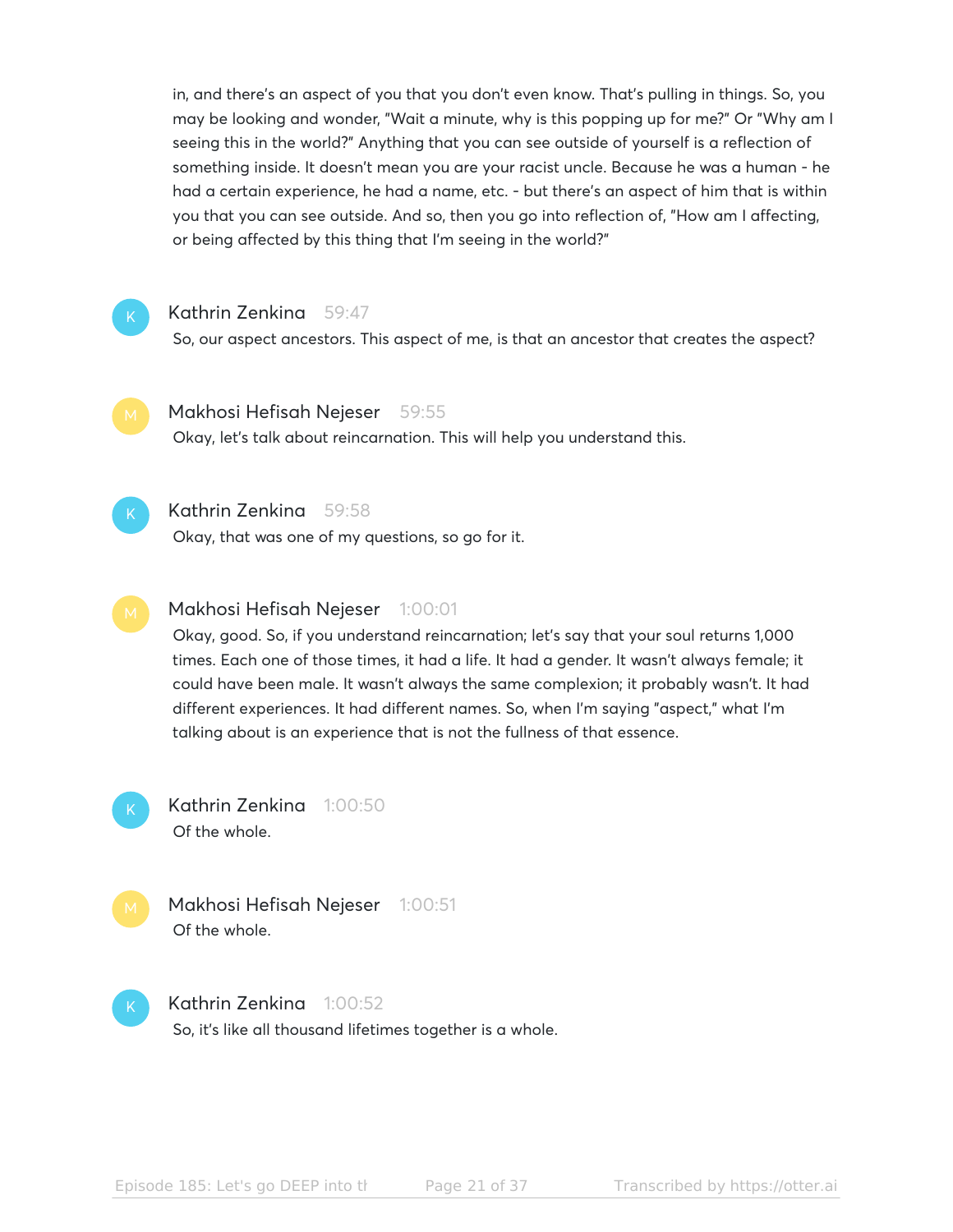#### Makhosi Hefisah Nejeser 1:00:56

Right. So, if I'm looking at, let's say, a Goddess, especially in Hinduism. Hinduism does a really great job of talking about aspects, or avatars. Reincarnations of; embodiments of. They're all different. You can have one God, and he appears and has different experiences in different bodies, different names, different genders, different paths. In some systems, they will even call them paths of one essence, and you have all these different avatars. Well, it's a similar thing for your soul, or for your ancestor's soul. They had many different experiences. So, this is not a very simple thing; you have to really decondition around time, first to fully feel the impact of that, and fully get that. The illusion of time is what makes it hard to understand.

### K

#### Kathrin Zenkina 1:02:21

It's clearly so multi-dimensional. There's so much happening at once that we can't even fathom it. I can't even fathom what's going on right now. Just knowing the different experiences, the aspects, and ancestors. Who the fuck am I? This is amazing. I don't even know what's going through your guys' minds right now, but my mind is blown. Keep going.

#### Makhosi Hefisah Nejeser 1:02:45

So, if you understand all of that, when we're calling on an ancestor, we aren't calling on that one aspect that was shitty racist uncle. We're not just calling on that aspect; we are also calling on the aspect when he was a great knight, and when he was a street cleaner, and a woman who died in childbirth. That's what we're calling on. We're calling on the essence of that; not the human experience of that ancestor.

#### Kathrin Zenkina 1:03:34

So, I would see - and just confirm this for me - that the essence is the elevated ancestor, versus the more human experience, that can be chaotic, the less elevated.

#### Makhosi Hefisah Nejeser 1:03:52

Yes and no. The elevated ancestor has had multiple experiences, and gone through. So, when we have a baby soul, a baby soul essence, or a baby essence - I just like to say that because it's cute. We would see that a baby essence, quote-unquote, break off from source, and then they descend down into a lower and lower vibration, until they can become dense. This plane is farther away from source, but it's also still included in that. It's not separate, but in order for us to see ourselves as source, we have to have this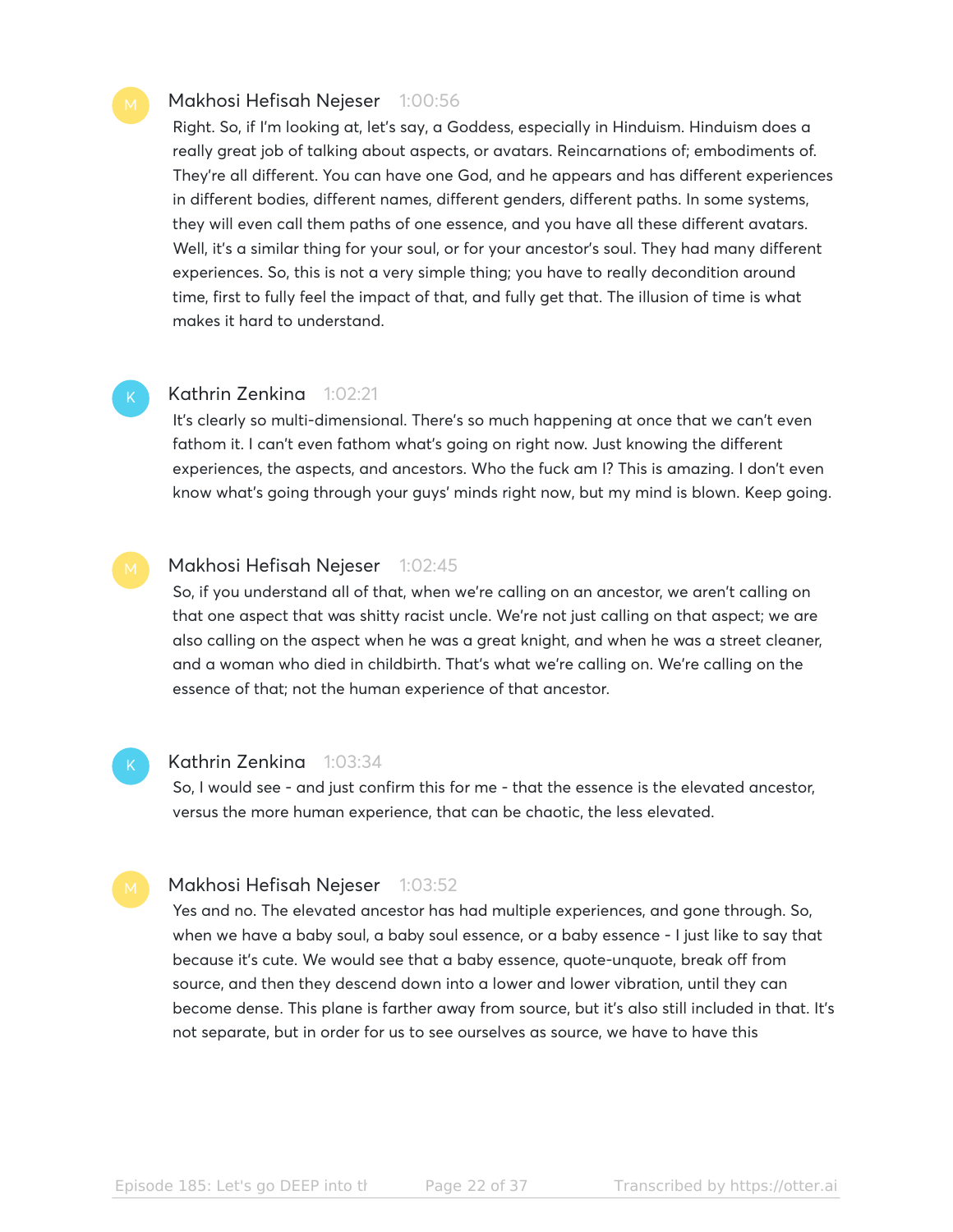separation. No one can see the movements that I'm doing right now, but you guys imagine it. So, there's still kind of this tether, but that is the essence that is farthest from source. And so, these cute little baby souls are here to experience the most basic of humaneness. Overtime, through different lives as they gain experience, they rise in vibration, and they learn and learn, and they have more experience. As that's happening, their vibration is rising, until eventually, they become what we would call "elevated ancestors" when they transition. Those can still return through our children. So, our children are our ancestors.



K

#### Kathrin Zenkina 1:05:47

Wait, what? Our children are ancestors?

Makhosi Hefisah Nejeser 1:05:50 Our children are our ancestors.

Kathrin Zenkina 1:05:54 Okay, I get it.

#### Makhosi Hefisah Nejeser 1:05:56

That's why we get the term "old souls" with children because that's what they are. Not all of them. So, you have some that are coming and they're rising in their quality and their spiritual purity. We're not talking about, "Oh, they never had sex." We're talking about their mastery over their animalistic nature; over their ego aspect. So then maybe they pass on, they become an elevated ancestor, and they're assisting their descendants. Occasionally, they're coming back and they're having more and more experiences. Eventually, they've had such a level of experience, that they then break free from the reincarnation cycle, and are no longer are required to return.



#### Kathrin Zenkina 1:06:50

So, what happens next if you're past the reincarnation cycle?

#### Makhosi Hefisah Nejeser 1:06:55

Well, then there's another level of experience. Now you're an elevated ancestor, and so you're still interacting down here. There's a level of other experiences that you're having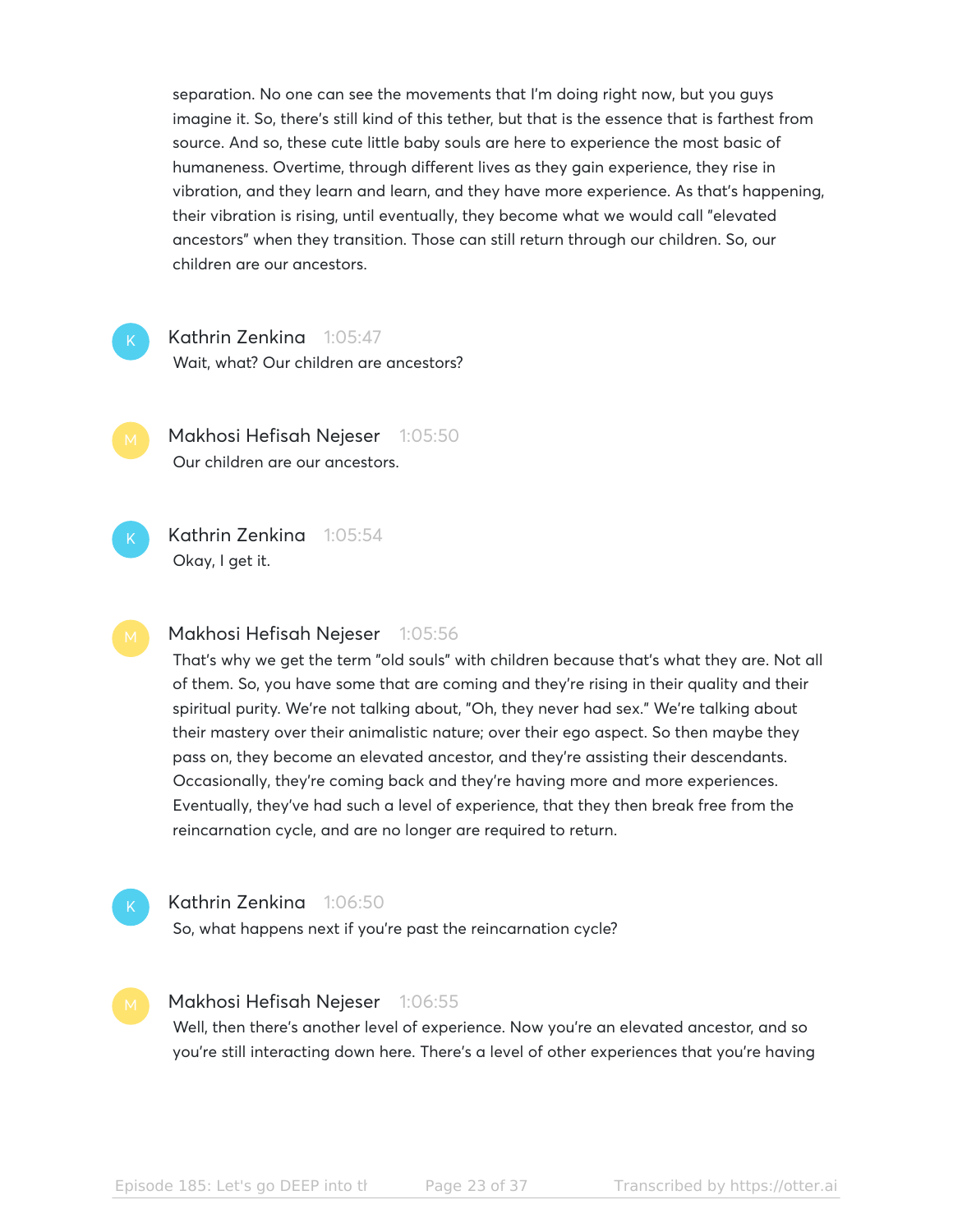that are now more about the harmony in the universe; more about having those types of experiences and connections with - let's call it your entity; the group of souls that you are connected to. And some return because it could get boring doing the same old thing. And so, you're like, "Hey, I want to go down there, hang out, have these experiences, and show up." And then you continue to have those experiences through guiding your descendants, and interacting with this level. There's higher and higher and higher, until eventually you reunite with source.



Kathrin Zenkina 1:08:06 And then what?

Makhosi Hefisah Nejeser 1:08:08 And then you start all over again!



#### Kathrin Zenkina 1:08:10

Do you really? So, then you become a baby soul all over again?

#### Makhosi Hefisah Nejeser 1:08:14

Well, you could but by then, you're probably a different aspect. Now, that part, that's something so beyond our thinking. Of course, what I'm even saying is so simplified. There are aspects where you eventually become an Ascended Master, and then you become a god or goddess in your own right, and then more and more, you're becoming less dense and less rigid with fewer boundaries between you. You become more conceptual rather than solid. You're moving away from being matter, but becoming even higher vibration in that process.

#### Kathrin Zenkina 1:09:16

You know how you said, your kids are going to be your ancestors? I'm curious; can an old soul give birth to a new soul?

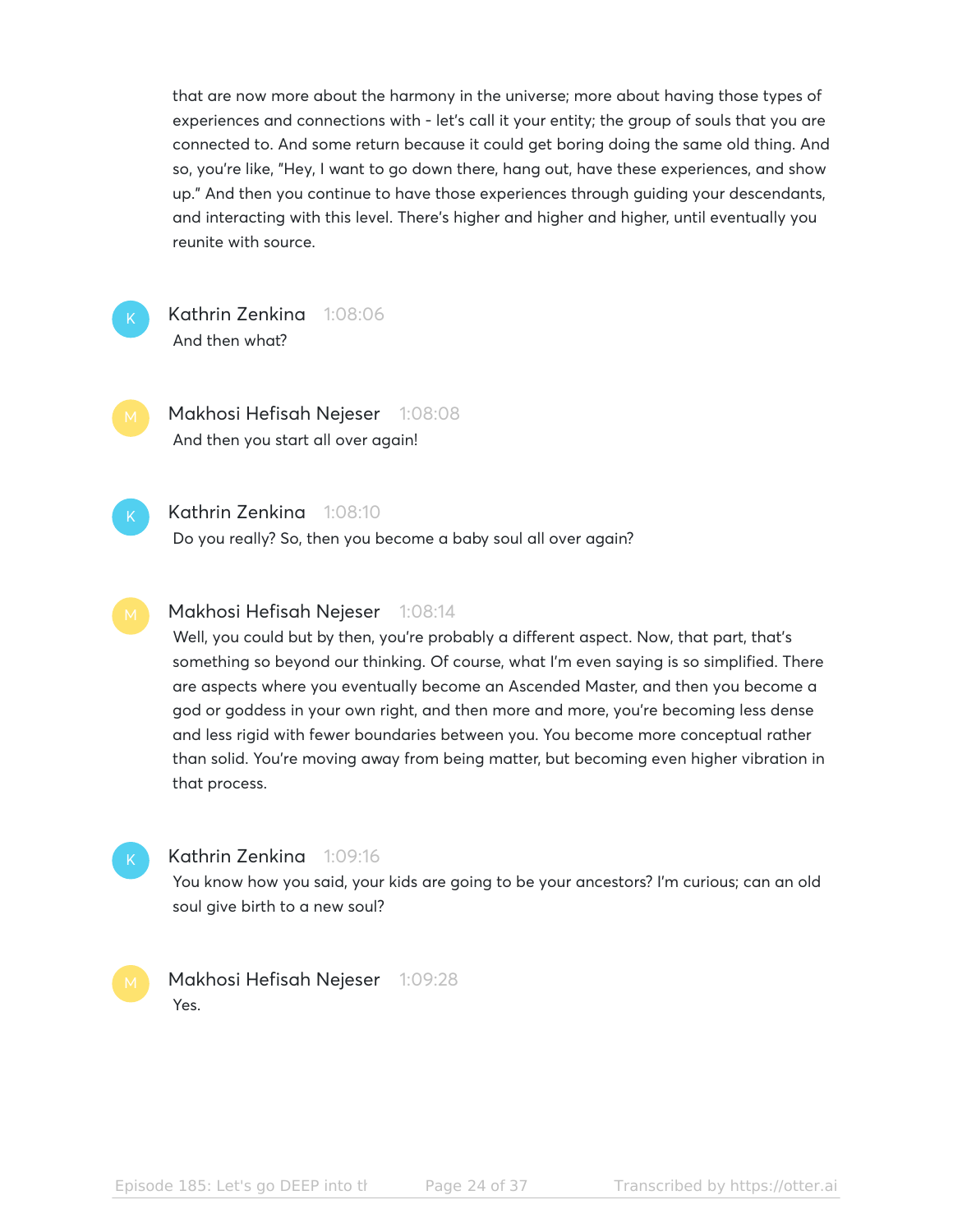

#### Kathrin Zenkina 1:09:30

But then are those just ancestors coming from source, back into baby souls?

Makhosi Hefisah Nejeser 1:09:36 Yes.



Kathrin Zenkina 1:09:37 Interesting.

#### Makhosi Hefisah Nejeser 1:09:38

And a new soul can birth an old one on a physical plane, because you're just being a portal. You're a portal that's allowing them to come through. Now, this is not a hard and fast thing. I should also let people know that there is complexity to this. So, in some of our ancient systems, there is this knowing that number one, you can be a portal for souls that are not in your lineage. Jesus would be a great example of that, probably one of the most extreme examples because apparently, she was a virgin, quote-unquote. But that is a perfect example of how that can happen. Also, we have this understanding as well that you can give birth to souls that are not part of your lineage; that may even just be wandering.



Kathrin Zenkina 1:10:42 Wandering...

Makhosi Hefisah Nejeser 1:10:44 Like a ghost, or a wandering spirit that's still close.

- Kathrin Zenkina 1:10:48 You can give birth to a ghost? What?
- Makhosi Hefisah Nejeser 1:10:51 Because it's the spirit.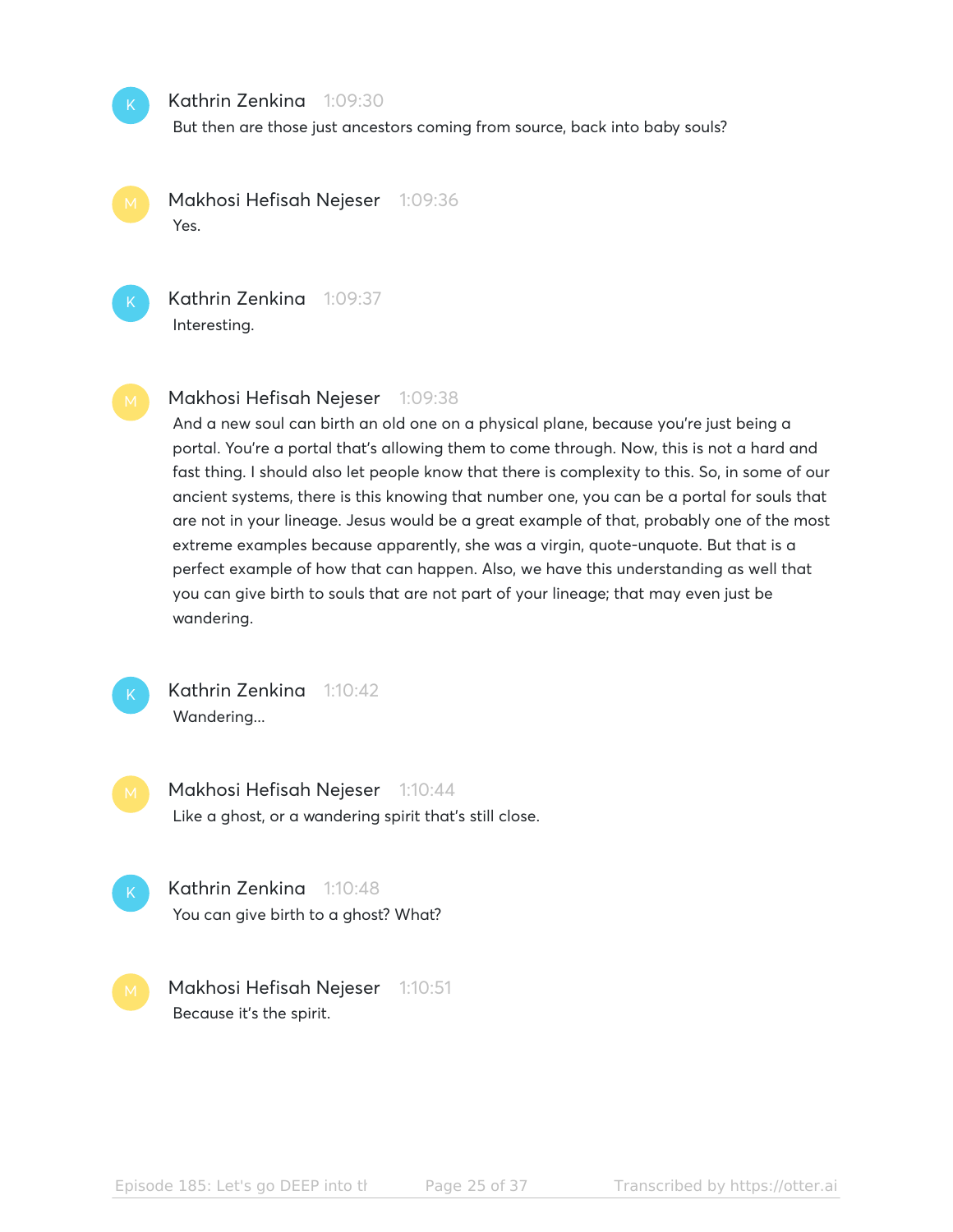

#### Kathrin Zenkina 1:10:55

Makhosi, can we make sure I don't give birth to a ghost?

#### Makhosi Hefisah Nejeser 1:10:59

Listen, there are certain things that you just want to make sure you have in place. I don't recommend having sex in a haunted house. Probably not a good idea to do it in a corn maze.



K

#### Kathrin Zenkina 1:11:13

What if you don't know it's haunted? Does intention matter here?

#### Makhosi Hefisah Nejeser 1:11:19

So, what really matters; intention does kind of play a role, but it's more about designated spaces. So, that's a whole other talk. We could do a whole course on these kind of very foundational things, but typically, just like you would have a sacred space for prayer, or a sacred space for your connection with spirit, you have a designated space to poop and pee. You have a designated space to eat your food. You have a designated space to get busy and sleep. You see? And so, having those spaces creates energetic boundaries that are really important.

#### Kathrin Zenkina 1:12:14

Okay. I know there's a part three coming. So, let me just dive in as quickly as we can into some of the questions that I know I want to be part of this podcast. If you're down for it. I mean, come in as often as you like, because I'm so fascinated. This is so incredible, and I know that so many of you are enjoying this because of the feedback that we got for the last one. I know that we're going way deeper with this one, so I'm so excited to see the feedback. Can we talk about - super quick, or as long as you want to go, I don't care. I don't care anymore. A lot of people want to know what you eat, Makhosi. I know you're passionate about this topic in terms of people thinking that veganism is the way to spirituality, and I know that I had a lot of backlash. This hasn't happened in a long time, actually. Maybe when I first started Manifestation Babe in the first two years. This is probably why I don't post my food as much anymore because it got so annoying. I would post, "I'm out to dinner," and there'd be a steak on my plate, or I would be eating a burger or chicken. It's very evident that I'm eating meat. I would literally get people messaging me saying, "Kathrin, if you go plant-based, you would be a better manifester. If you would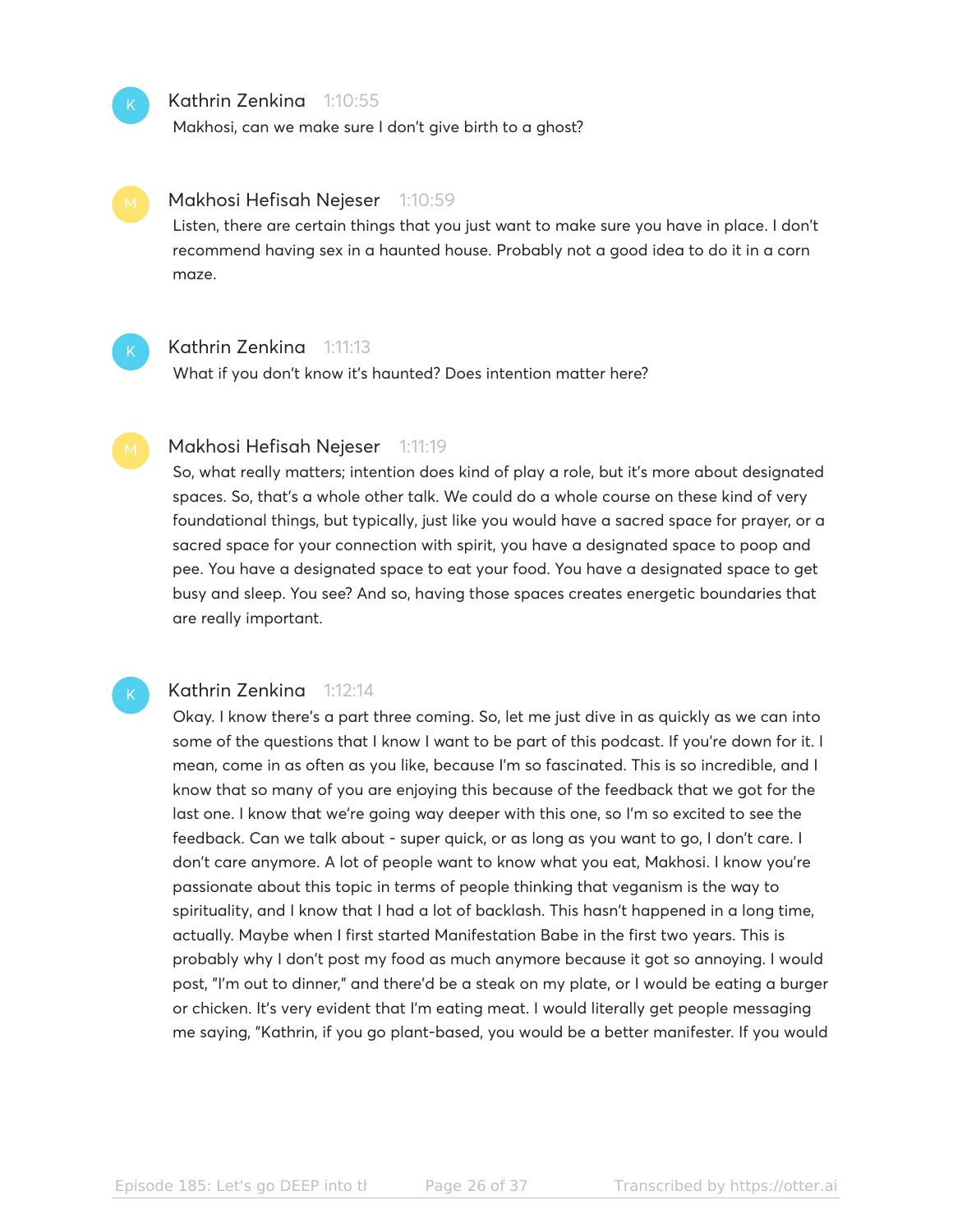just go vegan, you would be a better manifester." I understand the ethical side of veganism, which is so beautiful. Honestly, it's so admirable. Also, for myself, being a meat/animal eater, I make sure that the source that my meat comes from is as ethical and pure as possible, and making sure the animals are treated as best as possible until they are killed for our consumption. So, there's a lot in that, but let's just keep the ethics aside for a moment. In terms of, "I'm a better channel if I go vegan, or "I'm a better channel if I'm plant-based," or "It's cleaner," or "Your intuition is stronger if you're vegan." Can you speak on that? Because I know where you're going to go with this, and I just want more people to hear this, especially people who might feel guilty for eating animal products as spiritual people.

#### Makhosi Hefisah Nejeser 1:14:34

Yes. Okay. I'm just going to leave a little something here. Plants have consciousness.



#### Kathrin Zenkina 1:14:42 They do.

Makhosi Hefisah Nejeser 1:14:47

Nature is conscious. It has spirit. So, there are a lot of people who like to believe that if they eat plants, they're not eating a conscious being. Plants have spirits. Plants will communicate. It's a different type of communication, but they will. The earth; if you go and you eat some dirt -



#### Kathrin Zenkina 1:15:16

Did you have to do that in your initiation? Is that like an initiation thing?

#### Makhosi Hefisah Nejeser 1:15:20

I did not have to eat dirt. That's one of the few things. I didn't have to eat dirt, but I did have to put various medicines in my body. Various herbs went in my body and various animal products. Various aspects of animals went into the making of this. And so, I understand, in general, the ethical aspects. Part of that is coming because we are not, as a collective here in the West, operating from a conscious perspective. We don't honor our meat. There's no honoring of the animals who sacrifice their life in order for us to live. We don't honor the plants who sacrifice their lives for us.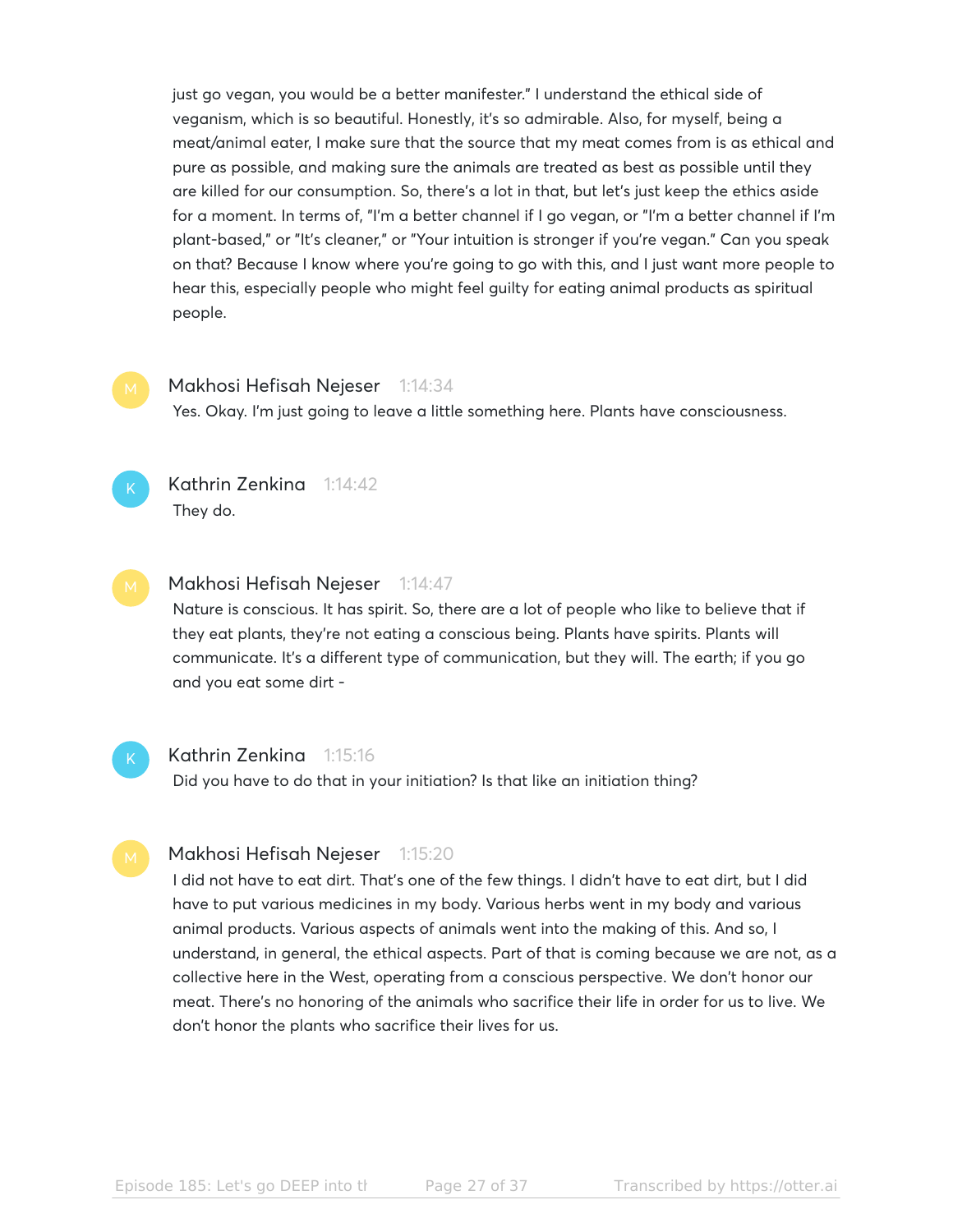#### Kathrin Zenkina 1:16:23

Makhosi Hefisah Nejeser 1:16:26

That's never talked about. I never hear that brought up, ever.

# them. We feel that is them; this is me. And so, we had these practices of really holding consciousness, awareness, honor, and reverence for what goes into then becoming us. Because you eat some corn, that Spirit then is in you, and becomes you. Kathrin Zenkina 1:17:19 What? K

Makhosi Hefisah Nejeser 1:17:21 Think about that!

Kathrin Zenkina 1:17:23 Spirits are in me, Makhosi. K

### Makhosi Hefisah Nejeser 1:17:24

There are a lot of spirits. There are a lot of aspects that are making you, all the time. So, that's why when I'm doing ceremony, you're going to hear me call on lots of different - I'm going to call on the spirits of the mountains, I'm going to call on the spirits of the water, I'm going to call on the fire, because all of that is coming together to make you, and now I'm going to honor that. So, that's the piece that I think no one's talking about. That aspect of what's going into our body. Even water has consciousness. If you speak to it, you can program it. You can communicate with it; have communion with the water that then becomes your body. Whole different way of being.

No. I don't even hear - and I have some great vegan friends, and I'm not saying that being vegan is bad, or anything like that. So, I don't want anyone to run off with that. But there's not an honoring of those things, which then makes us believe that we are separate from

### K

#### Kathrin Zenkina 1:18:20

So, should we talk to our food, Makhosi, before we eat?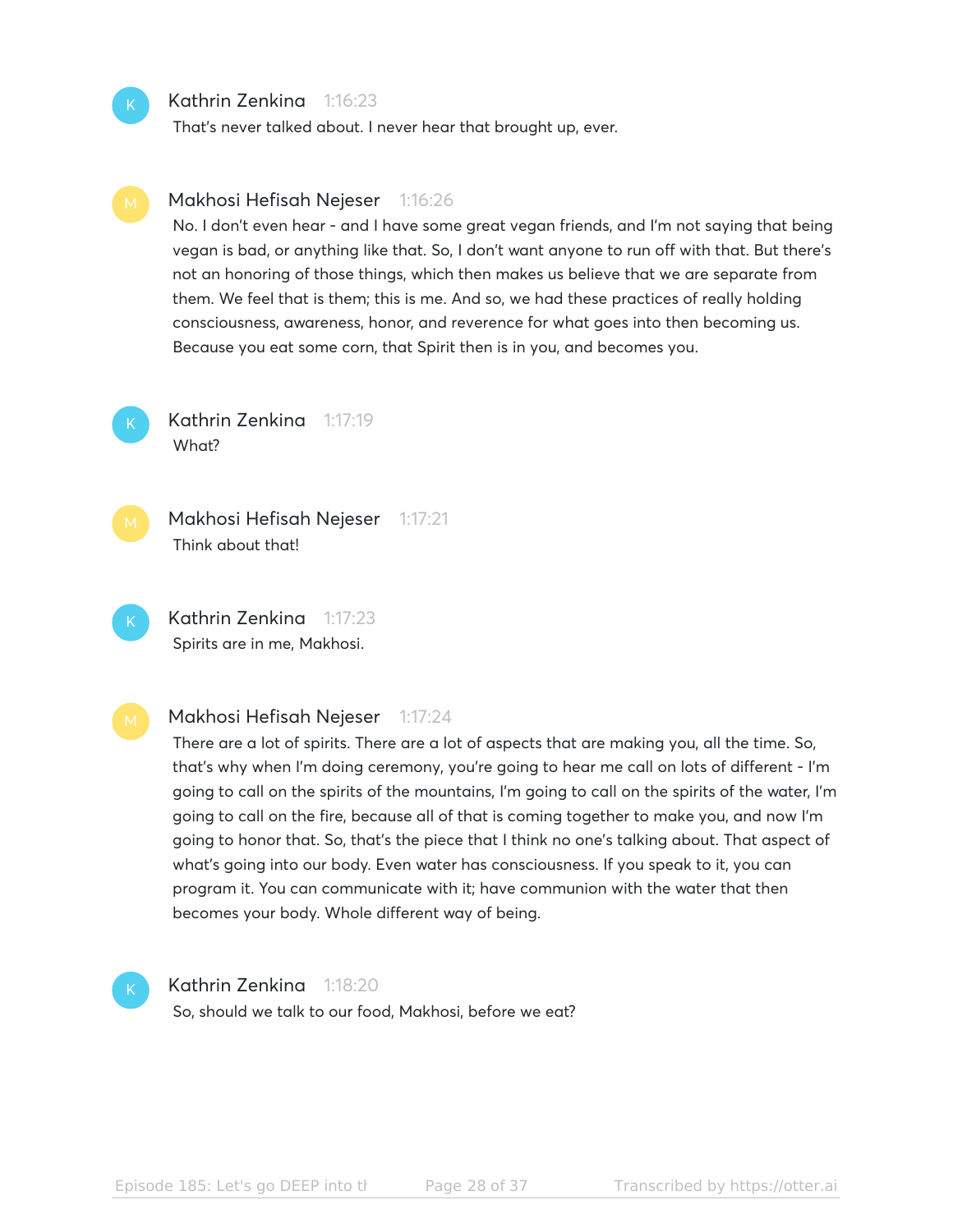#### Makhosi Hefisah Nejeser 1:18:24

You can. People pray before they eat. I think that's great, or at least with your water, or at least holding some consciousness around what went into making this meal, and all of that energy in existence that had to move in order for you to be sustained, and honoring that. Now, as it relates to your spiritual being. There's so much to this because some of us had ancestors. So, we just talked about ancestors; we have to pull ancestors back in. Because this is who you are. It's in your DNA. And so, what you will find is that your body will need certain things based on what your ancestors were eating, because now it's become you. And so, I have seen people get very ill; they're missing certain things; having certain problems because they are so adamant against not doing anything their ancestors did, or not going to eat meat, or whatever. Now, there are some instances where we're eating things that don't sit well with our bodies. This is where intuition is really important. If you're not going to go on this certain path that then reveals your taboos to you, but really listening to your body to guide you to eating this. "Don't eat this, eat this, etc." But the whole blanket statement that if you eat meat, you are not spiritual -



Kathrin Zenkina 1:20:25

It's the conditioning again.

Makhosi Hefisah Nejeser 1:20:27 It is.

Kathrin Zenkina 1:20:27 It's putting spirituality into the box.

Makhosi Hefisah Nejeser 1:20:31 Yeah, it is.

Kathrin Zenkina 1:20:33 Wow, okay. So, are cravings, then, something that your ancestor wants?

Makhosi Hefisah Nejeser 1:20:40 Now, this is also where consciousness really just plays a role. So many of us are having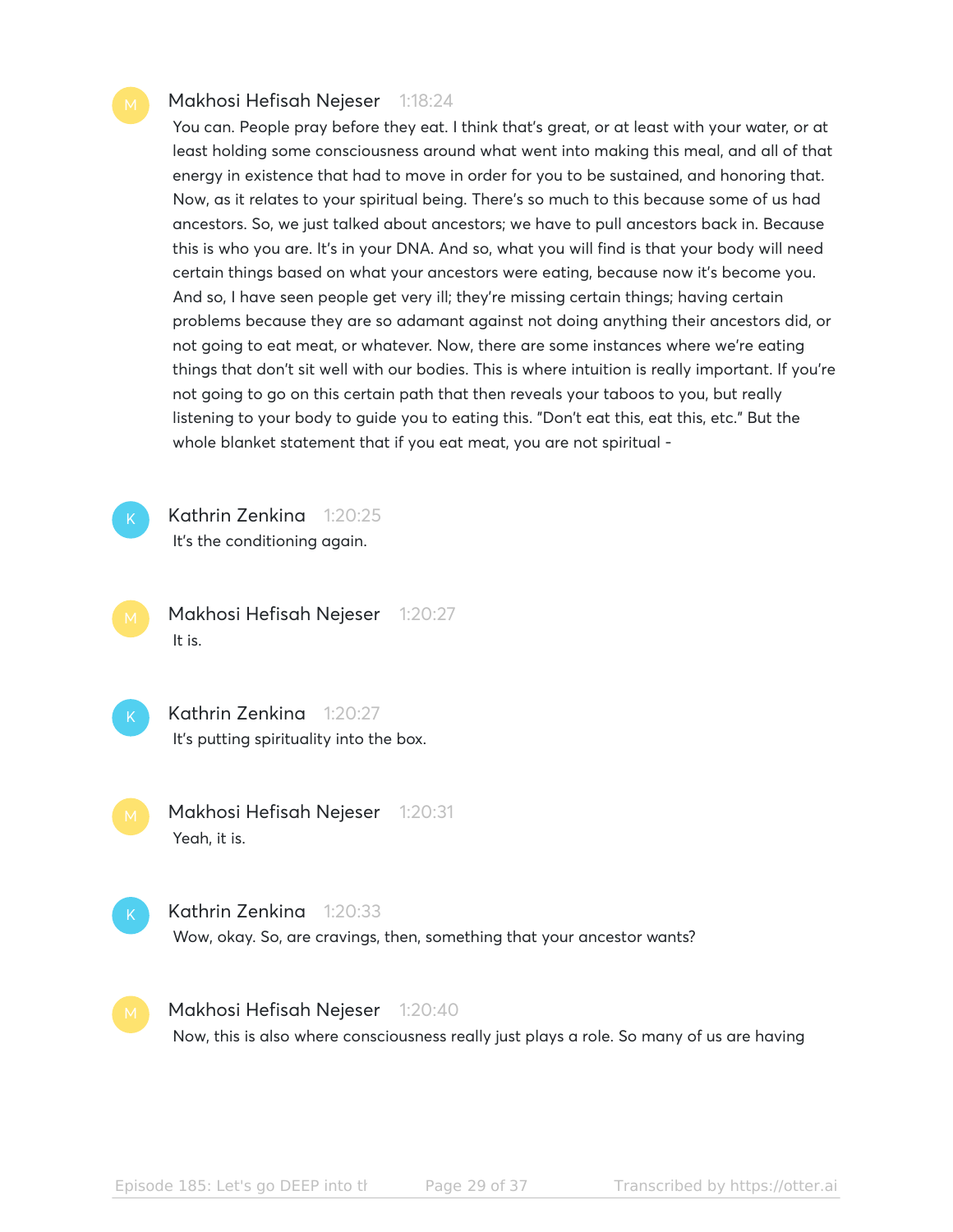cravings because we haven't developed mastery over ourselves, or we have a hole that we're trying to fill with Twinkies.

Kathrin Zenkina 1:21:02 And it's not the ancestors. K

#### Makhosi Hefisah Nejeser 1:21:04

That's not ancestors! I do have occasions, whereas I'm communicating with ancestors, there are certain things that they need the energy of. And so, that does happen, but I highly recommend everyone first focus on healing themselves. As you begin to heal, you just notice that a lot of those things that you thought you, quote-unquote, needed; if your body is saying, "I need this," and you can't help yourself, or you have to really fight to resist it, there's an issue there. There's something that needs healing there, that's causing you to then be overly-attached to XYZ.



Kathrin Zenkina 1:22:02 Got it.

#### Makhosi Hefisah Nejeser 1:22:03

So, there's a fine line. Really learning how to tell the difference between your ego and your intuition is super critical to telling the difference there.

#### Kathrin Zenkina 1:22:15

There's a question that came up a lot that I just want to make sure we cover. Because we keep interweaving ancestors into this whole conversation, a lot of people are asking, "How do I communicate with them?" If they are you, is it just communicating to yourself? Is it listening to your intuition? Is your intuition your ancestors guiding you and telling you certain things like "Do this, don't do this," or whatever? Or is that separate? Or can people call on a specific grandma to come through? How does this communication element work?

#### Makhosi Hefisah Nejeser 1:22:51

Yeah. So, this kind of, again, goes back to the Spiritual Hierarchy. So, we have this spirit gang - Spirit Squad - which includes your higher-self, but then it also includes ancestors.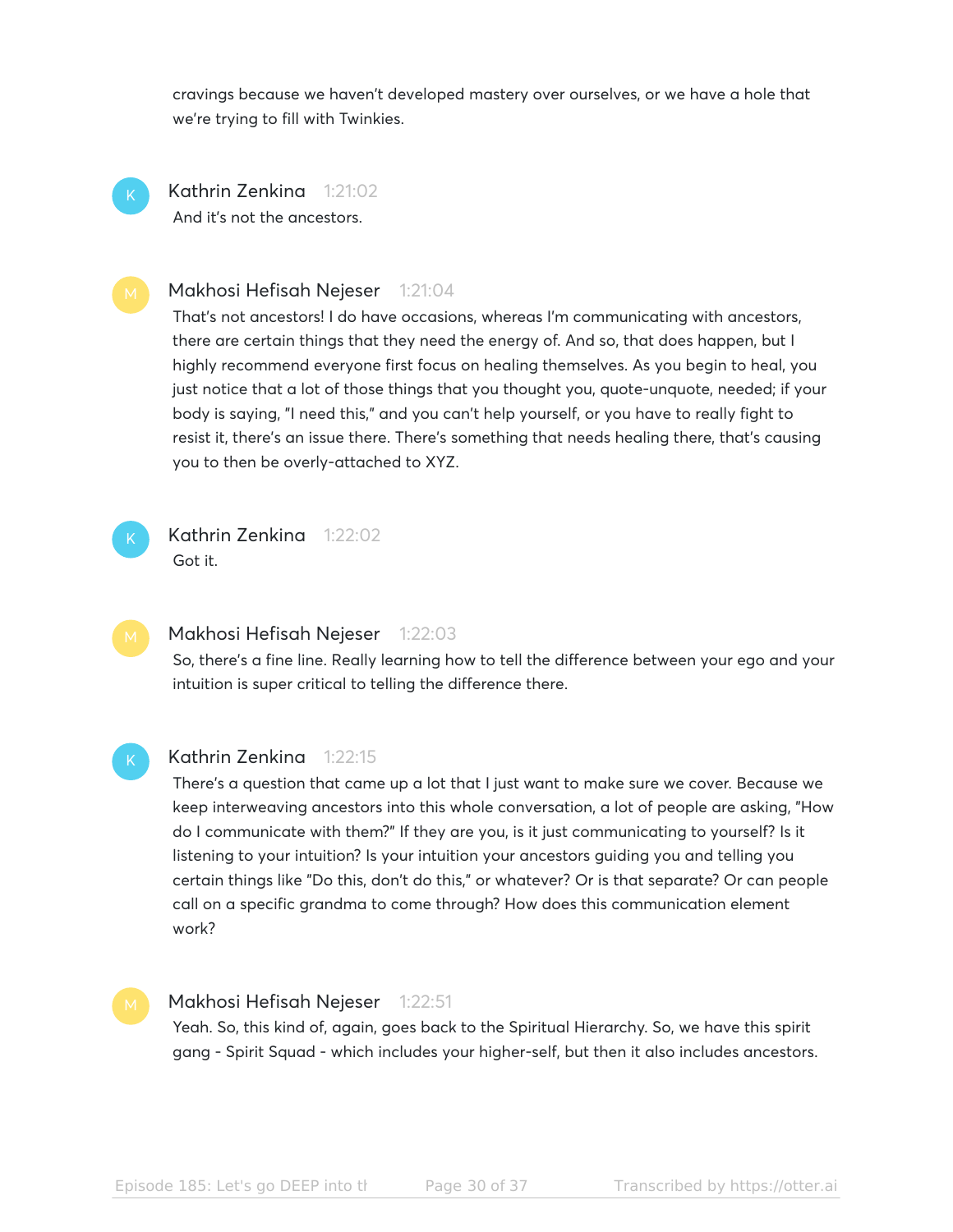They, as a team, ideally, if you've been healing and have been really connecting with spirit, etc., that is where your intuition is coming from. That is why we will even feel it in various aspects of the body. Someone who's really knowledgeable can also identify who's coming through based on certain areas of your body where you're experiencing it. For example, if I feel something in my right shoulder as I'm doing a certain thing, I will know, "Okay, this is a father because it's having to do with my shoulders, it's coming on my right side, and this is my masculine side." We can tell a lot through the sensations in our bodies, that is that communication from the - I wouldn't say that it's just one communicating. Your higher-self is essentially your most important aspect, but there's also interaction happening, there. So, it's more of a collective guidance; a collective type of support, or this little voice that says, "Blah, blah blah." Some people may smell their great-Auntie's perfume, and then that lets them know; or you hear a voice that was your great-greatpapa or whatever, I don't know. So country.



#### Kathrin Zenkina 1:24:55

Okay, that makes sense. Is there anything else that you want to add on ancestors before we wrap up with our very last topic?

Makhosi Hefisah Nejeser 1:25:03 Oh my gosh.

#### Kathrin Zenkina 1:25:04

I know there's like a lot to say, but if there's anything that feels incomplete that you just want to clarify, or anything like that. I think ancestors has been the biggest topic that's come up in the Q&A.

#### Makhosi Hefisah Nejeser 1:25:14

Yeah, I'm getting so many questions too around ancestors. Everyone's really into uncovering that aspect. I think the only thing that I really have to say is kind of reiterating people understanding the difference between the ego and the essence of a human being. If you can understand the difference between those two in your being, then you can begin to really see that in the people that have gone before you. I do also get this question around; if I'm adopted, or I don't know an ancestor -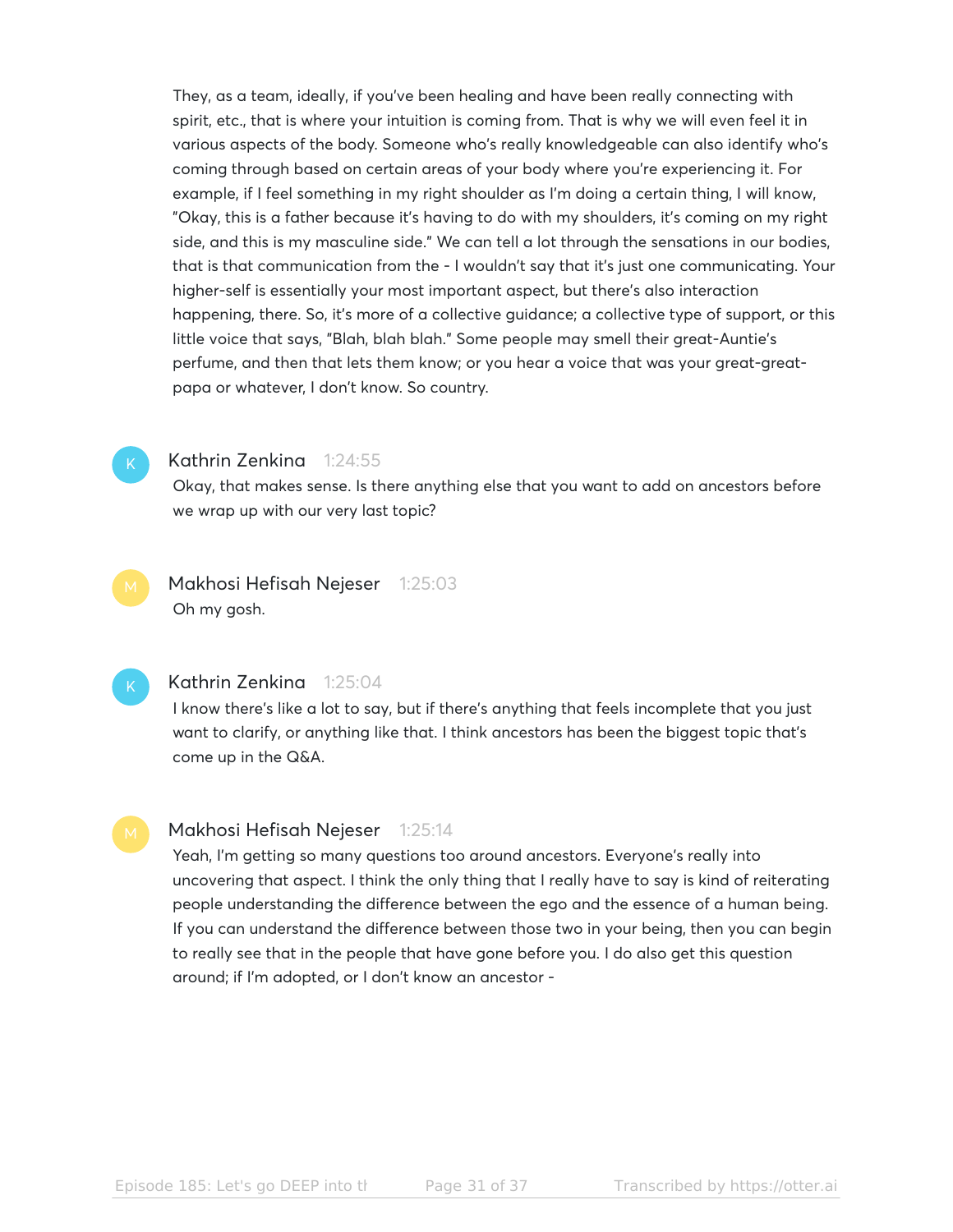

Kathrin Zenkina 1:25:55 Yeah, that came up.



#### Makhosi Hefisah Nejeser 1:25:56

Yeah. So, I do get that question a lot, too. If you have this experience, they're still in you. Even if you were adopted, that's okay. You can still connect with those ancestors. I will just say things like, "My mother's father," and that type of thing, and put my attention there. Or if you happen to know the surnames, you can utilize that as well. And you don't have to forget the people who cared for you in this life as well.



Kathrin Zenkina 1:26:41 They become ancestors, too?



K

Makhosi Hefisah Nejeser 1:26:43 They can. That's why I said that this is a very complex thing.

Kathrin Zenkina 1:26:46 Yeah. I can tell.

#### Makhosi Hefisah Nejeser 1:26:49

Yeah, it is! And people who are spiritually gifted can over time have these connections and work with spirits that weren't necessarily in their lineage, but very closely interacted, and now influencing one another. We're all connected. So, there is a lot of complexity to the topic, for sure.

#### Kathrin Zenkina 1:27:18

Clearly, I feel like it could take lifetimes to learn. It's so incredible. I learned so much today, and I'm so curious about what's going through your guys' head. So, as you're listening, take a screenshot, tag @theRoyalShaman and @ManifestationBabe, and just let us know. Let us know your feedback, your thoughts, put some emojis all over that. I know if I were an emoji right now, I'd be the mind blown emoji, so, that's the emoji I would use right now. Okay, so the last topic is - because this is something that when we got off the last podcast, you said, "We didn't even dive into that." Aliens. Do they exist? Are you an alien?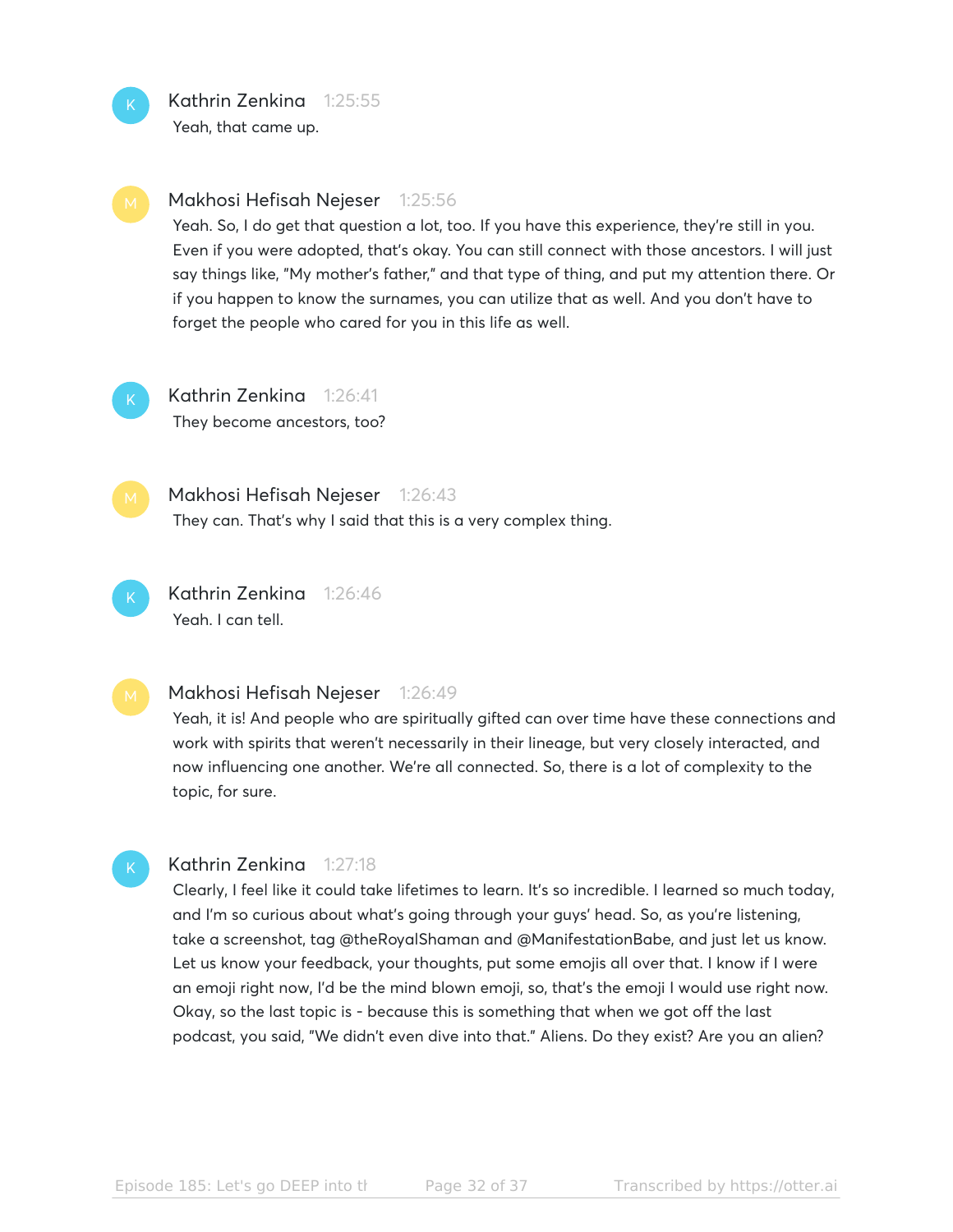Am I an alien? What is an alien? Just a blurb on that.



and also that, number one, just because someone's in a human body, that doesn't necessarily mean that their consciousness has always been that. We just talked about gods and goddesses. Some could even argue, quote-unquote, that could be alien, based on many people's understanding. I would not say that, but based on the way certain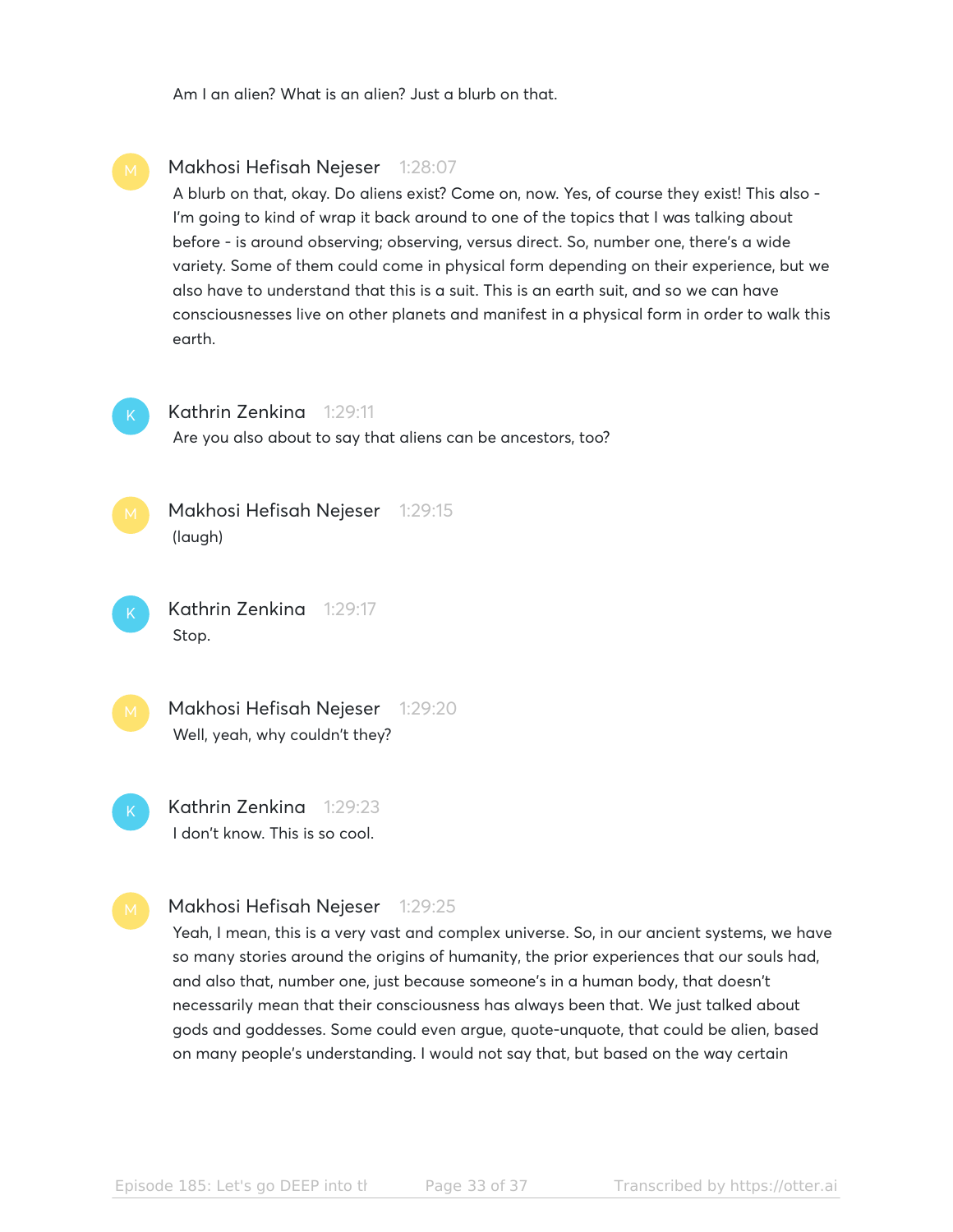people perceive that, it could be. But there are many different types of soul essences that can absolutely manifest as human, through a human body, come here and have a human experience, for sure.

K

Kathrin Zenkina 1:30:51

Do they follow the same hierarchy?

#### Makhosi Hefisah Nejeser 1:30:53

Oh, that's a really good question. Around ancestors, and higher-self etc.?

#### Kathrin Zenkina 1:30:57

Yeah, just like the level of that. I know people couldn't see it, but just like how you go back to source, you become a baby soul, go back to source, become a baby soul - that thing. You said if you're not human consciousness, and you come here to be human; whatever that soul is, are they following the same kind of hierarchy as they advance?

#### Makhosi Hefisah Nejeser 1:31:21

Okay, I'm glad you're asking this because I should also be very clear that it doesn't have to happen that way. There are entities who've never been human. There are essences that have never been human beings. They've never had a human body. They've never had a human experience. Then they serve as guides, and then maybe something does happen, and they say, "Oh, okay, I'm going to come down and be -" blah, blah blah. Also, we talked about it for just a split second, but entities have all these different aspects - we could maybe say 1000 souls in an entity, kind of like the government. You say the government, it's one entity, but there's individuals in there.

#### Kathrin Zenkina 1:32:13

Is that like Abraham Hicks? He says it's like a group of souls.

#### Makhosi Hefisah Nejeser 1:32:15

Something like that. You could have a group of souls, and then maybe one of them comes down and manifests as a person, as a representative, as an ambassador of this collective group. So, it's not a super clear cut thing, but I am going to challenge everyone listening to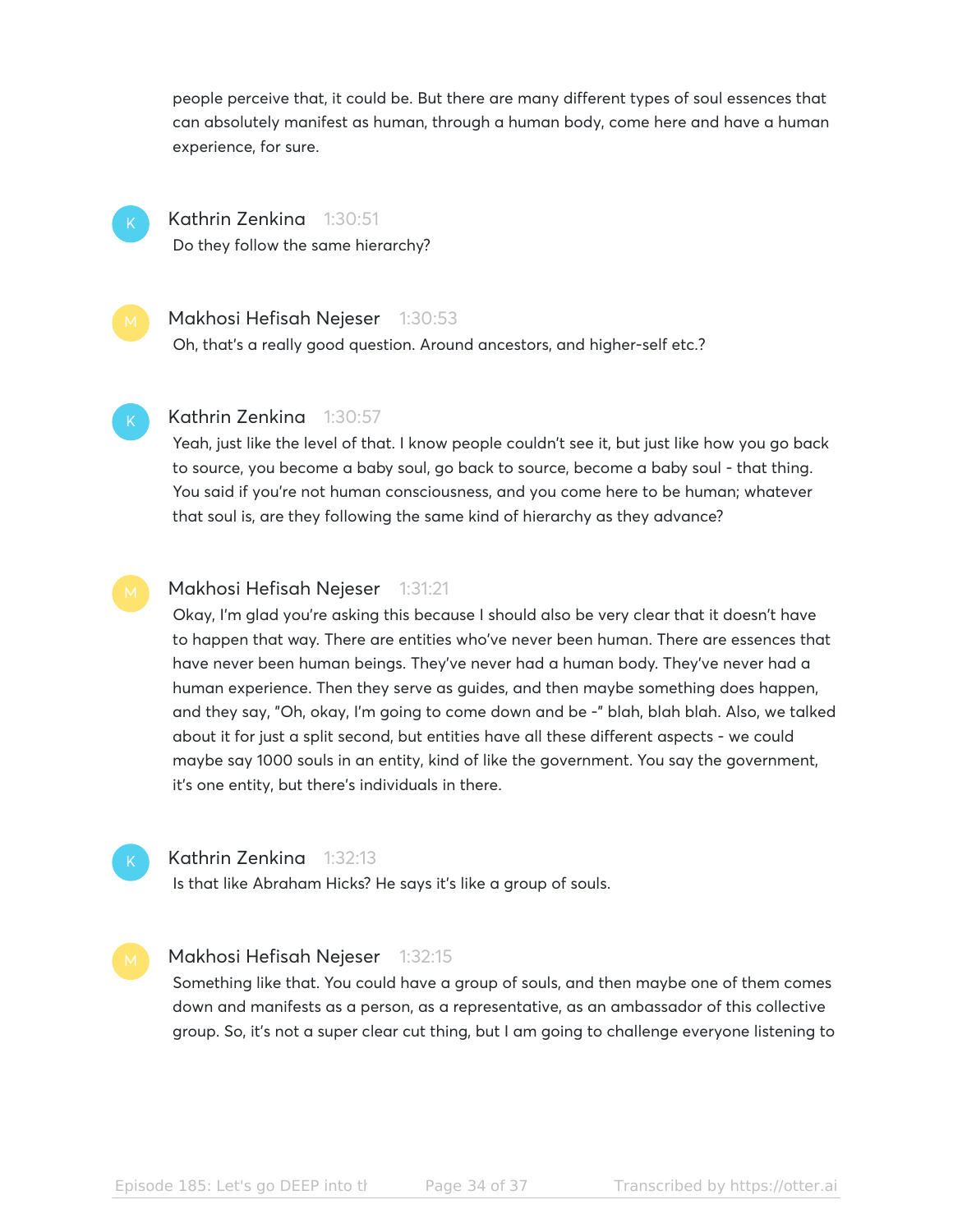take one little piece of that and figure out what that means in your life. You knew I was going to go there! This is one of those things when people talk about aliens, archangels, or even ancestors, we can talk about them as concepts, ideas, or mental masturbation, where we are just literally getting high off of like learning some stuff - and I love learning some stuff. I be learning a lot. It's my thing. But we have to bring it back around to what we really started on, which is what does that mean in your life? How can you apply that to create more freedom in your being? Freedom from, essentially, your own egoic prison; from your suffering. If you can't figure out that, then allow it to be a really interesting concept, set it to the side, and then come back to -

### Kathrin Zenkina 1:34:09

Something to think about.

#### Makhosi Hefisah Nejeser 1:34:11

Yes, yes. And then let's bring it back to, "Okay, how can we utilize that in our life? How can we make the world a better place? How can we experience more wholeness because of that?" What I do hope that people, at the very least, take away from us having this conversation is that we are more interconnected, more alike, and so intertwined on a soul level, more than we would like to believe.

K

K

#### Kathrin Zenkina 1:34:45

Yeah. So, let's just leave it at that. That is a beautiful way to end this. I know we unpacked so much, and I didn't even get through half my questions. So, if Makhosi is cool with it, we can do a part three. But for now, you have part one, you have part two. I don't even know what to title this because there's so much. I wish I could just make a title of all the topics we talked about, but it's going to be too long. So, I'll figure it out later. But thank you so much for your incredible generosity, sharing your wisdom, taking your time, and putting your energy out there. This has been so enlightening for us. I remember you from the BBD group from last year. I remember you showing up because you said, "I'm a shaman," and I remember lighting up, but I wasn't ready to explore that yet. And when I heard you on James's podcast, I just knew there is a connection, and I was like, "There's something here. I feel so called to hire her, even though I didn't even know what you did yet." And then, through conversations and through hiring you, it's been so enlightening. And so, I just wanted to thank you so much for being in my life and for showing up for the Manifestation Babes to learn more about how connected they are, how very multidimensional we all are, and how incredible we are as these human beings, these very unique souls incarnated into this lifetime, into this experience. It's just been incredible. So, I wanted to thank you first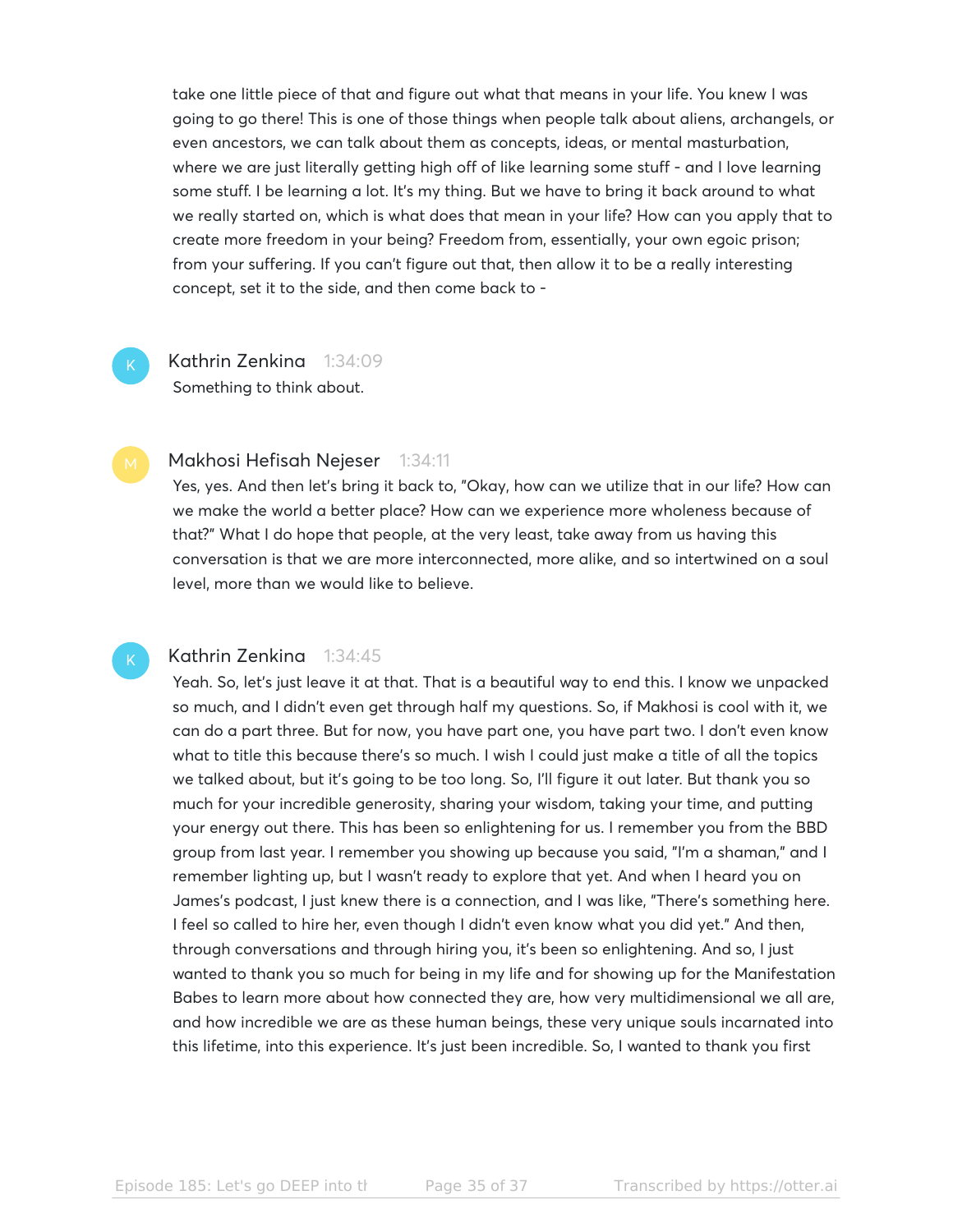and foremost, and second of all, you guys... my God. Take a screenshot, tag @theRoyalShaman, tag @ManifestationBabe, and let us know your biggest breakthrough, your biggest takeaway, and all that jazz. For anyone who missed part one and just dove right into this clusterfuck of topics of, and is wondering, "Who is this chick? What is going on here?" Can you just share where people can go to learn more about you, some of your offerings, or anything else that you want to share, so that people who are hungry for more can dive a little deeper with you?

#### Makhosi Hefisah Nejeser 1:35:04

We could. Absolutely. Thank you for having me for this second round that we just literally scratched the surface, which is so crazy because we've been blabbing for a little while. If anyone wants to dive in deeper with me, they can find me on Instagram at @theRoyalShaman; or find me on YouTube at The Royal Shaman, or my website, theRoyalShaman.com.



Kathrin Zenkina 1:37:28 We keep it simple.

Makhosi Hefisah Nejeser 1:37:30 Yep.

Kathrin Zenkina 1:37:30 The Royal Shaman.

Makhosi Hefisah Nejeser 1:37:32 Everywhere.

Kathrin Zenkina 1:37:32 Alright. And that is it, you guys. To be - what is it? To be determined? What is it?

Makhosi Hefisah Nejeser 1:37:37 To be continued.